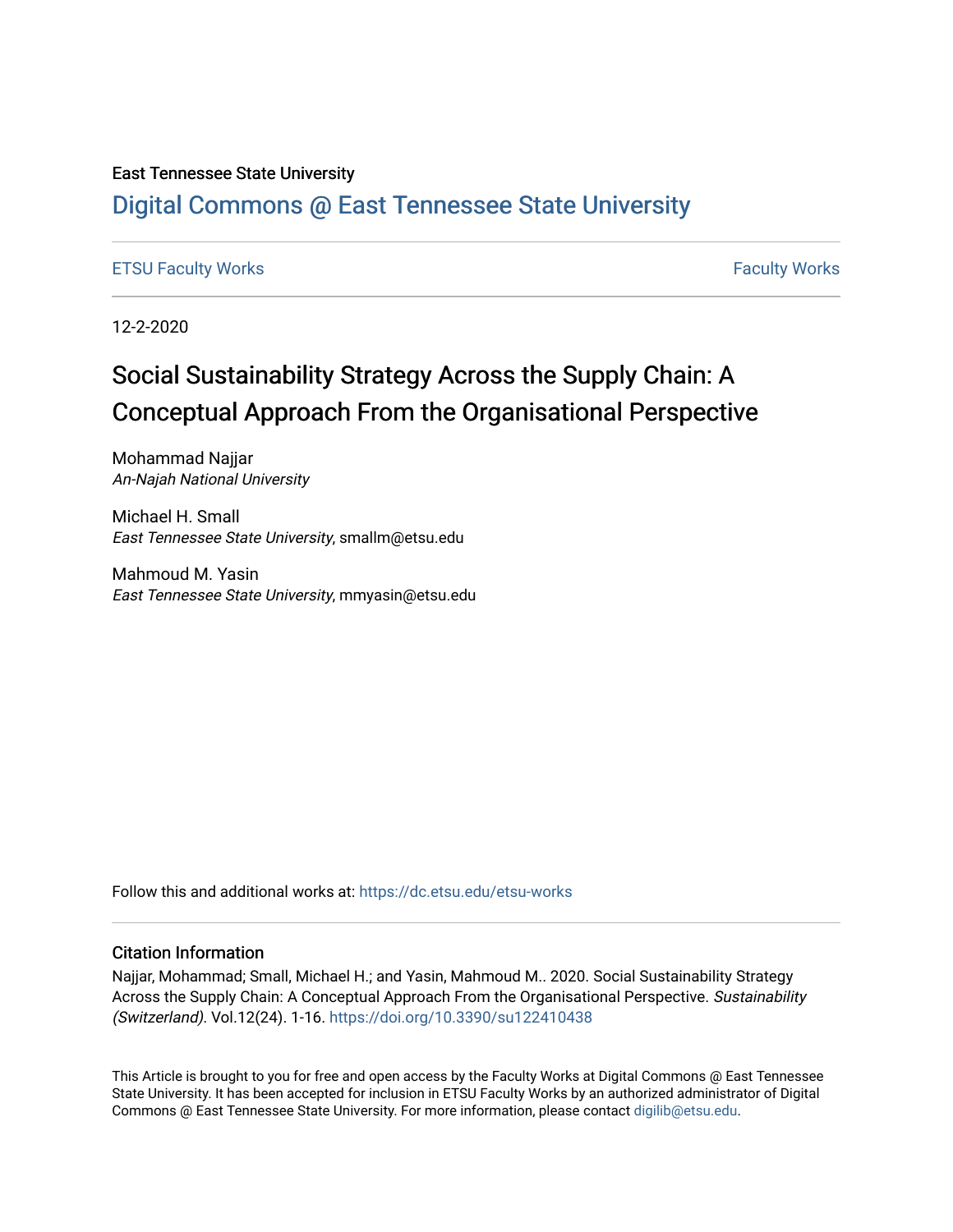# Social Sustainability Strategy Across the Supply Chain: A Conceptual Approach From the Organisational Perspective

# Copyright Statement

© 2020 by the authors. Licensee MDPI, Basel, Switzerland. This article is an open access article distributed under the terms and conditions of the Creative Commons Attribution (CC BY) license (http://creativecommons.org/licenses/by/4.0/).

# Creative Commons License



This work is licensed under a [Creative Commons Attribution 4.0 International License.](https://creativecommons.org/licenses/by/4.0/)

This article is available at Digital Commons @ East Tennessee State University: <https://dc.etsu.edu/etsu-works/9451>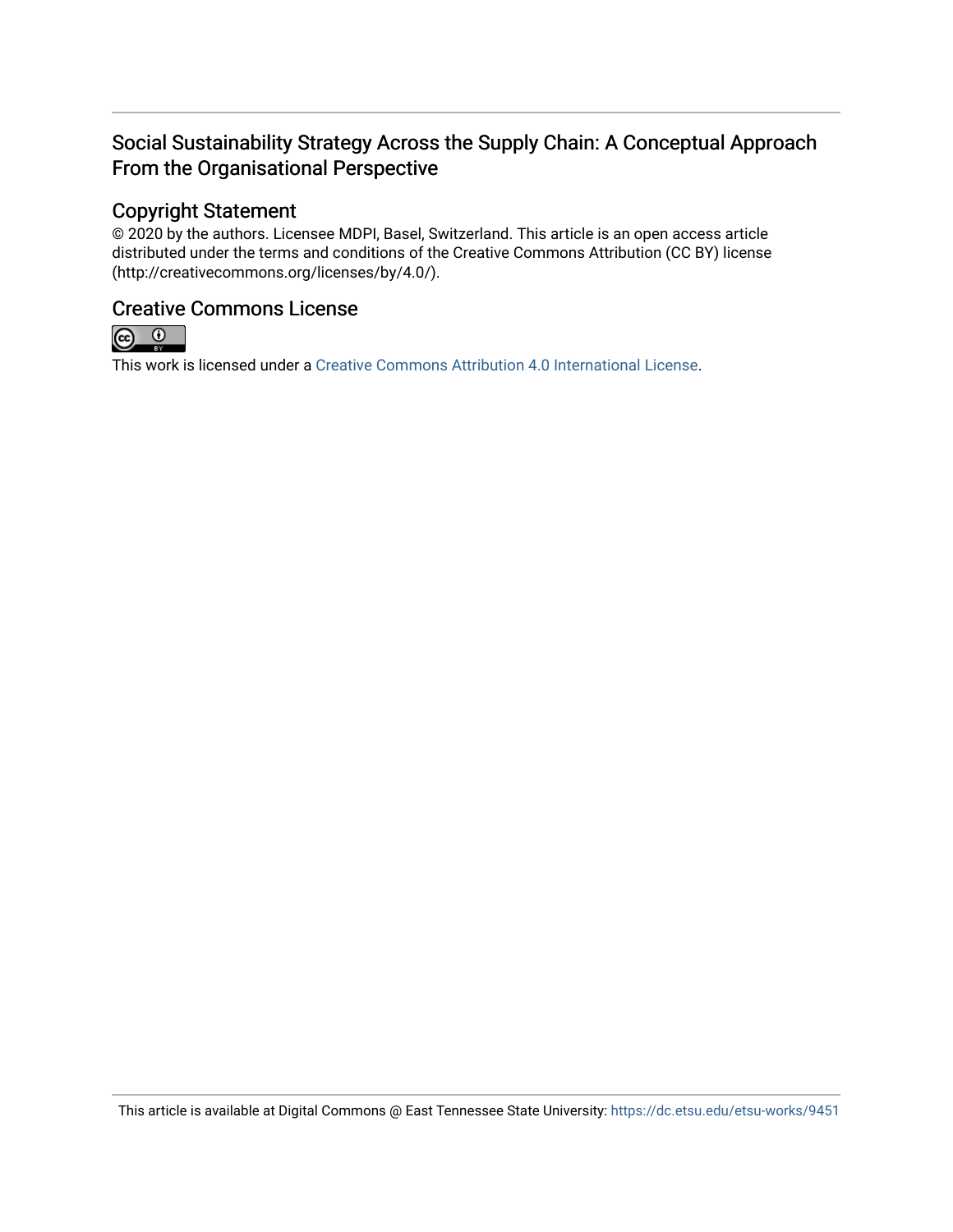

*Article*



# **Social Sustainability Strategy across the Supply Chain: A Conceptual Approach from the Organisational Perspective**

## **Mohammad Najjar 1,\* [,](https://orcid.org/0000-0002-4654-0761) Michael H. Small [2](https://orcid.org/0000-0003-3316-7774) and Mahmoud M. Yasin <sup>2</sup>**

<sup>1</sup> Department of Business Administration, An-Najah National University, Nablus 009709, Palestine

- <sup>2</sup> College of Business and Technology, East Tennessee State University, Johnson City, TN 37614, USA; smallm@etsu.edu (M.H.S.); mmyasin@etsu.edu (M.M.Y.)
- **\*** Correspondence: m.najjar@najah.edu; Tel.: +970-598-452-781

Received: 22 September 2020; Accepted: 9 December 2020; Published: 14 December 2020



**Abstract:** Much of the existing literature on the social aspects of sustainability in the supply chain has focused on dyadic buyer-supplier relationships. However, supply chains are much more extensive, featuring multi-tiered systems consisting of many interconnected sequential and parallel dyadic relationships; therefore, a more expansive and holistic approach to exploring the management and integration of social sustainability standards across the extended supply chain is desirable. This research attempts to help fill this void and considers the extent to which a series of sequential upstream and downstream supply chain partners, rather than only a focal organization's immediate suppliers and buyers, influence the formulation process of the social aspects of a sustainability strategy and the deployment of associated practices across the extended supply chain. Findings in the literature indicate that, inter alia, sustainability efforts in the supply chain are likely to be guided by stakeholders' sustainability desires/requirements, the geographical location of buyers and suppliers and the associated sustainability enforcement regulations and cultural norms, and the volume of trade between the buyer and supplier. This paper uses the results gleaned from a review of the literature to propose a conceptual framework for selection of sustainability strategy across the multi-tiered supply chain. Finally, we introduce a conceptual approach to the process of implementing and deploying the social aspects of sustainability strategies and practices across the supply chain using an integrated social-sustainability information management system (ISIMS).

**Keywords:** sustainable supply chain management; social sustainability; socially responsible supply chains

### **1. Introduction**

Sustainability has become a major focus of businesses as they seek to prolong the lives of their organizations. Most of the research work concerning sustainability has centered on the economic and environmental dimensions and less attention has been paid to the social aspects of sustainability across the supply chain from the operational perspective  $[1-3]$  $[1-3]$ . The social dimension of sustainability in this research is primarily concerned with ensuring that organizations and their partners across the supply chain manage their *operations* in a way that promotes: health and safety, a supportive working environment, human rights standards, labor rights, and measures aimed at improving ethical practices at the workplace [\[4](#page-14-2)[–7\]](#page-14-3), while having a positive impact on the surrounding community along the supply chain. Noting the dearth of research on the social aspects of sustainability across the supply chain, several authors have made sustained calls for more research efforts in this area [\[2,](#page-14-4)[3](#page-14-1)[,7](#page-14-3)[–10\]](#page-14-5).

When sustainability is incorporated into the strategic objectives of an organization, operational and organizational performance measures and reporting requirements need to be expanded. In much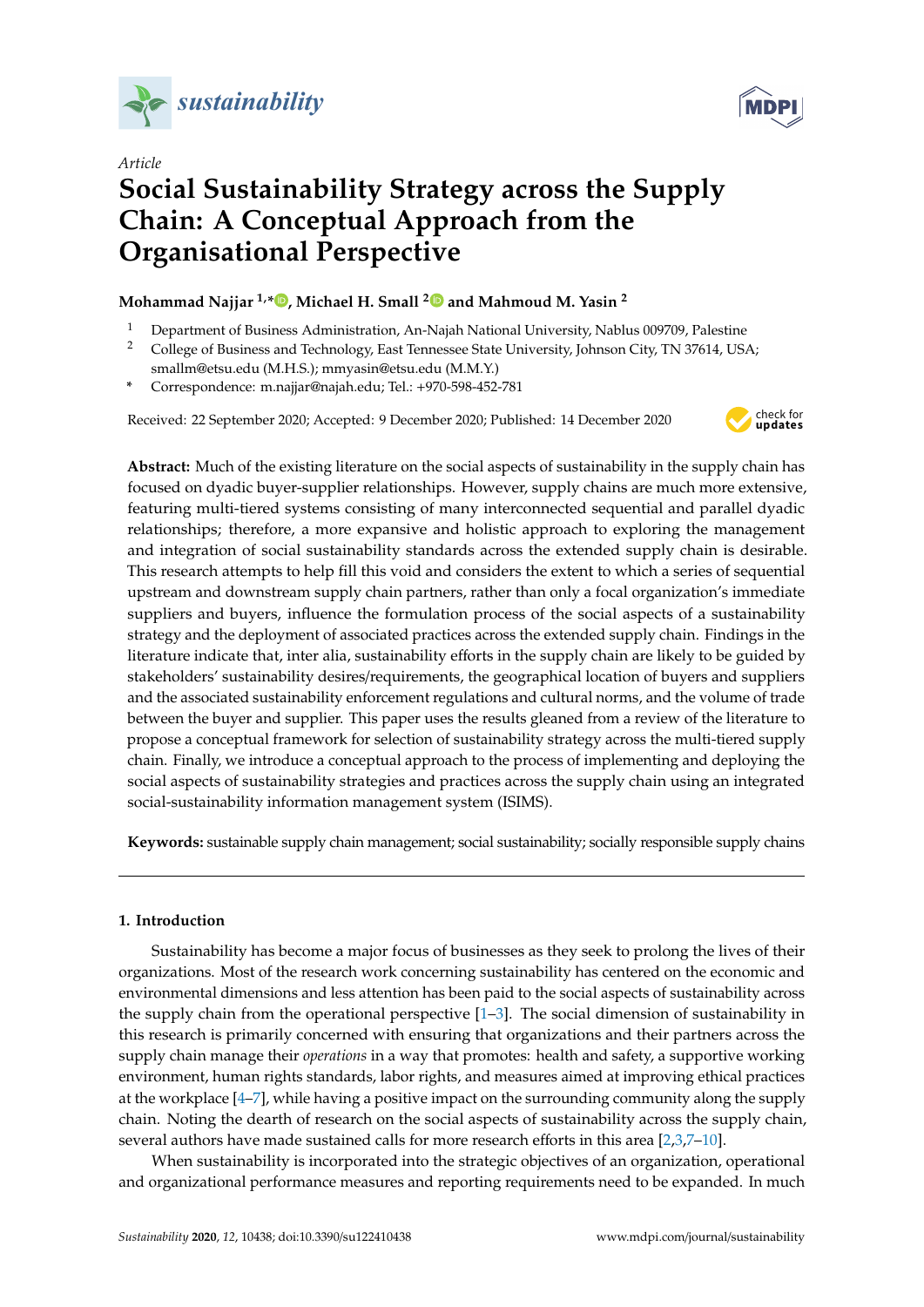the same way that the debate surrounding tradeoffs between cost and quality evolved in the late 20th century, current concerns are centered on the issue of how much attention and resources should be applied to attaining sustainability across the operations of supply chain partners and how expenditures on sustainability will affect the business organization's bottom line. Recognizing the need to rationalize the new reality of operating in systems that must deal with reducing costs, improving quality, and increasing flexibility in an environment that also honors environmental and social aspects of sustainability has led to organizational performance being operationalized using the "Triple Bottom Line (TBL) $^{\prime\prime}$  concept suggested by Elkington [\[11\]](#page-14-6). This concept indicates that organizations can commit to a set of activities that will result in long-term competitive advantage, while having a positive effect

on the economy, the environment, and society  $[12,13]$  $[12,13]$ . However, most organizations are also integral partners in, sometimes, more than one supply chain. Hence, sustainable supply chain management has emerged in recent years as an important field of research [\[12,](#page-14-7)[14–](#page-14-9)[20\]](#page-14-10). It focuses on "the management of material, information and capital flows as well as cooperation among companies along the supply chain while taking goals from all three dimensions of sustainable development, i.e., economic, environmental and social, into account which are derived from customer and stakeholder requirements" [\[16\]](#page-14-11). Therefore, it is important that individual organizations also view their sustainability efforts in terms of their impact on the sustainability practices of their  $\,$  various multi-tiered supply chain partners, but, especially their immediate suppliers and buyers [\[21](#page-14-12)[,22\]](#page-14-13).

For example, textile manufacturers must be concerned that their suppliers are not contributing to For example, textile manufacturers must be concerned that their suppliers are not contributing the indiscriminate employment of child or forced labor across their operations. Similarly, producers of chemical substances should be concerned with how their downstream customers will use these products in their operations so they will not jeopardize the health and safety of their employees. Therefore, organizations should be willing to facilitate and support the sustainability practices of both  $\,$ their suppliers and customers at the operati[on](#page-3-0)al level. Figure  $1$  outlines a typical supply chain for manufactured products. Suppose, for example, that an end customer for a product has determined that he/she would be unwilling to purchase the product if child labor was utilized in the manufacture of any of its components or in the processing of the product at any stage of the supply chain. Then, the social sustainability practices for each of the supply chain partners would prohibit the use of child labor. Thus, the distributor/retailer would have to ensure that the manufacturer is compliant with this requirement. Subsequently, the manufacturer would have to ensure that its suppliers were adhering to this requirement and so on.

<span id="page-3-0"></span>

Figure 1. Supply Chain Cycle for Manufactured Products.

Organizations have adopted different practices to embed the social aspects of sustainability across the operations of their supply chains partners [\[23](#page-14-14)[,24\]](#page-14-15). Some practices may enforce the social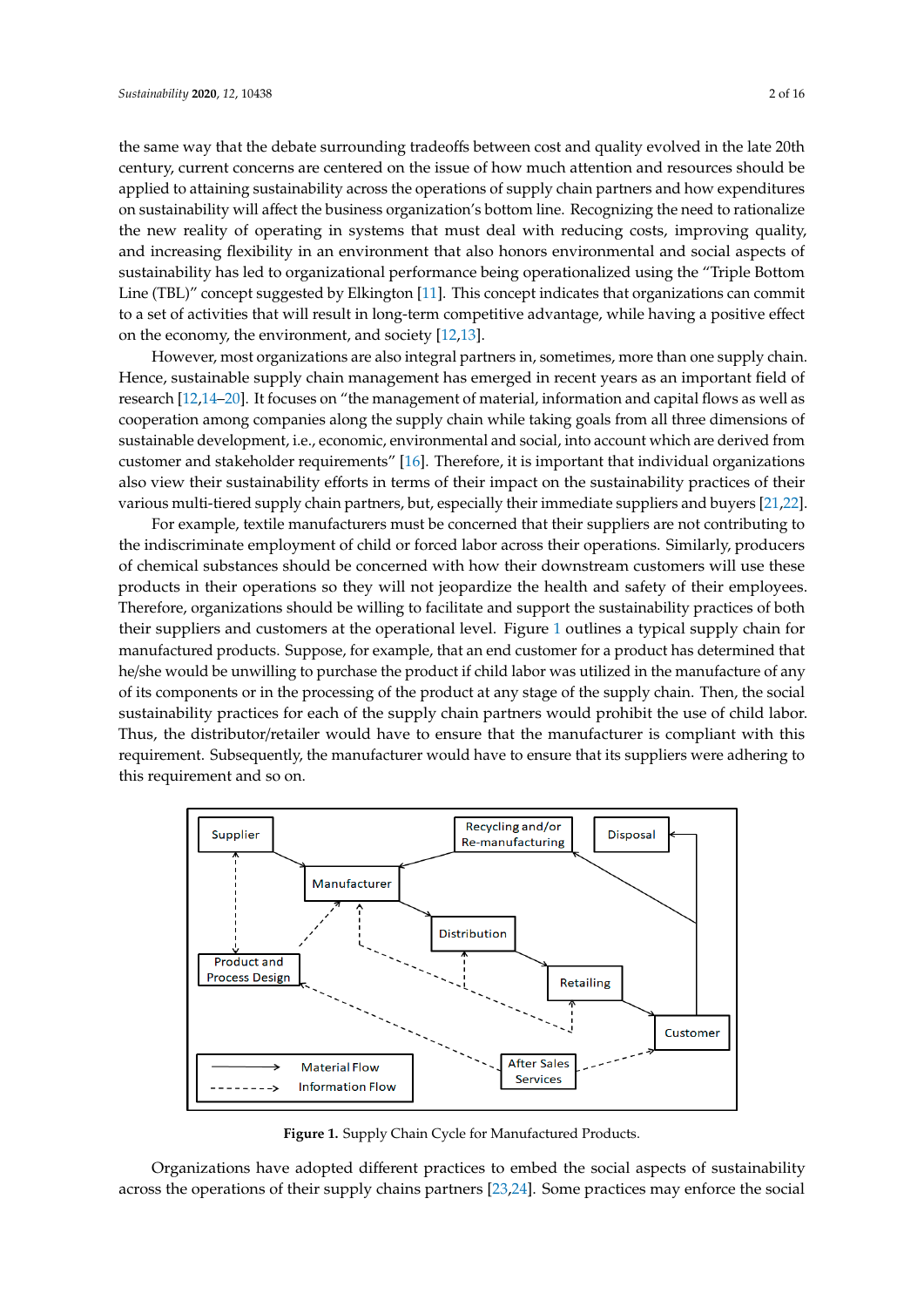aspects of sustainability and strictly monitor suppliers and customers operations (e.g., physical audits), while others may promote self-development and a shared sustainability vision across the supply chain (e.g., codes of conduct). Although these practices offer valuable insights into the potential risks and inefficiencies of immediate suppliers and customers [\[25\]](#page-15-0), unethical behaviors across other levels of the supply chain are still occurring [\[3](#page-14-1)[,26\]](#page-15-1).

Compared to economic and environmental issues, social issues across the operations of supply chain partners are more likely to be deemphasized. Monitoring the social aspects of sustainability in a multi-tiered supply chain becomes more difficult because focal organizations have less visibility of the operations of their upstream and downstream supply chain partners beyond their immediate suppliers or buyers [\[27,](#page-15-2)[28\]](#page-15-3). Tertiary supply chain partners may jeopardize an organization's operations, and monitoring the entire supply chain is costly and may not even be feasible [\[3,](#page-14-1)[28–](#page-15-3)[31\]](#page-15-4). Therefore, there is a growing recognition in the literature of the importance of developing a sustainability strategy that considers the social aspects in order to help counteract supply chain disruptions and to ensure that the operational performance of suppliers and customers is aligned with the focal organization's sustainability strategies [\[3](#page-14-1)[,7,](#page-14-3)[10,](#page-14-5)[32,](#page-15-5)[33\]](#page-15-6).

It has been suggested that there are different factors that an organization should consider when they attempt to achieve their sustainability objectives. Factors such as the geographical dispersion of suppliers, the location of suppliers and customers (in developing or developed countries), the influential power of buyers, and the pressure exerted by different stakeholder groups [\[2](#page-14-4)[,3](#page-14-1)[,6](#page-14-16)[,8](#page-14-17)[,9](#page-14-18)[,20](#page-14-10)[,22](#page-14-13)[,34](#page-15-7)[–41\]](#page-15-8) are considered to be important. These factors must be taken into account when organizations seek to implement successful and effective sustainability strategies and to promote the social aspects across the operations of their supply chain partners.

In summary, sustainable supply chain management has added an important stream to research on supply chain management. However, most research on extending the social aspects of sustainability across the supply chain has attempted to focus on the different practices adopted by business organizations to ensure their immediate suppliers' and customers' compliance. Limited attention has been given to the integration of sustainability from a strategic perspective. Moreover, there are still substantial research areas that need to be addressed to investigate how organizations seek to manage the social aspects of sustainability across their supply chains. Consequently, this research attempts to explore how organizations design the social aspects of sustainability strategies and deploy these strategies across their extended supply chains. We seek to answer the following research questions:

- 1. How do organizations design and integrate the social aspects of sustainability into their strategies?
- 2. How do organizations implement and deploy the social aspects of sustainability across the operations of their multi-tiered supply chain partners?

This research study makes various contributions to the growing literature on sustainable supply chain management. Firstly, drawing on prior sustainable supply chain management literature, we identify various supply chain social sustainability practices. Secondly, information provided in the literature review is distilled to assist focal organizations in the supply chain in designing sustainability strategies as well as ways to integrate these strategies with those of immediate suppliers and buyers. Finally, we introduce a conceptual approach to implementing and deploying the social aspects of sustainability across the supply chain using an integrated social-sustainability information management system (ISIMS).

#### **2. Literature Review**

Given the objectives of this study, this research focuses exclusively on the social rather than the economic or environmental dimensions of sustainability in supply chain management. Consequently, we investigate three themes in the literature: (a) A definition of sustainable supply chain management; (b) The impact of different stakeholder groups on the adoption of the social aspects of sustainability across the supply chain, and (c) Investigation of the different practices that have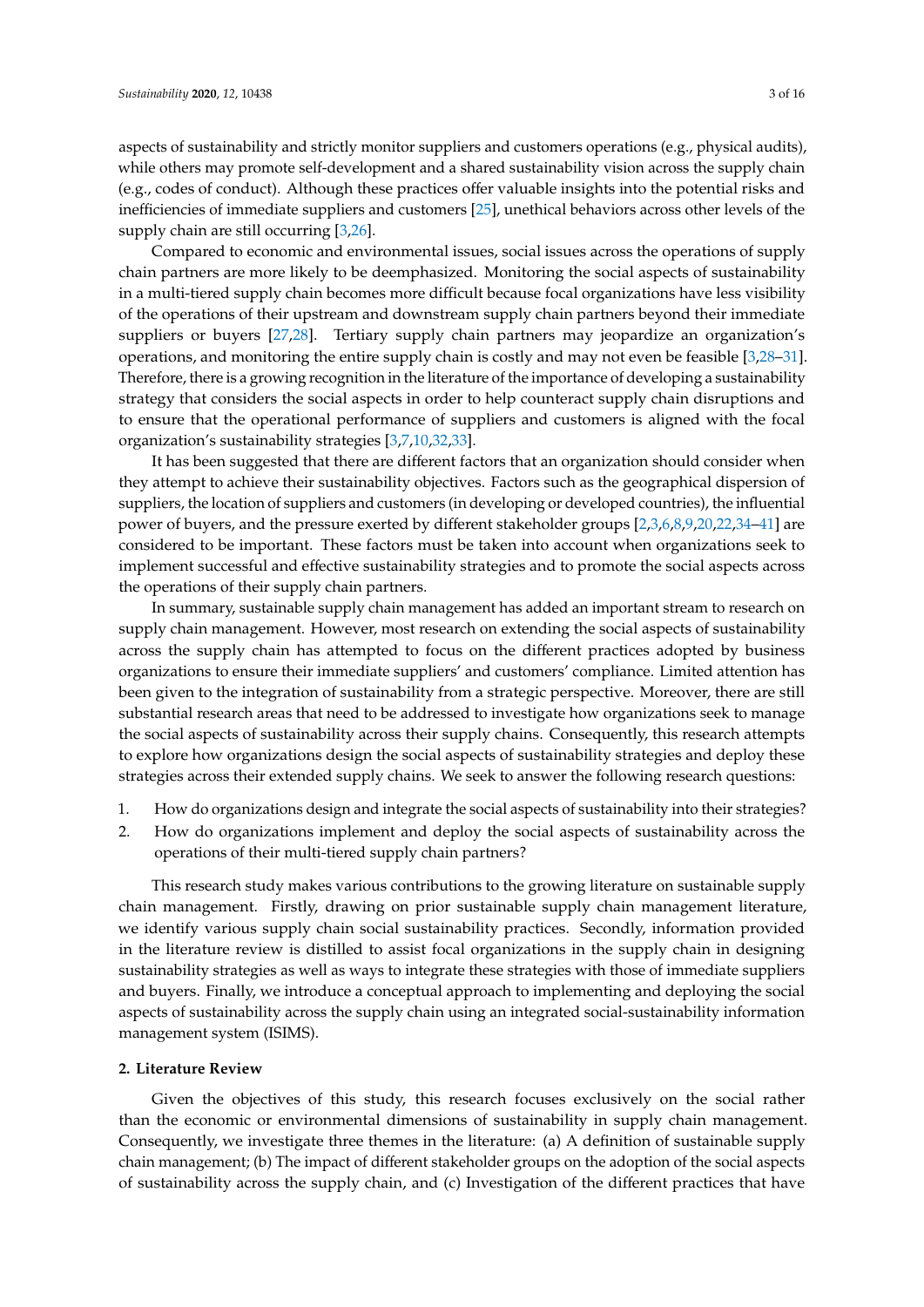been utilized to ensure the adoption of social sustainability aspects across the operations of supply chain partners.

#### *2.1. Sustainable Supply Chain Management*

The term *sustainability* was delineated in 1987 by the World Commission on Environment and Development more generally referred to as the Brundtland Commission which defined sustainability as "an approach to progress which meets the needs of the present without compromising the ability of future generations to meet their own needs" [\[42\]](#page-15-9). In a more recent development, the United Nations adopted "Agenda 2030 for Global Sustainable Development" at a September 2015 UN summit. Agenda 2030 includes 17 Sustainable Development Goals (SDGs) that aim to promote sustainability across all nations but emphasizes the need to prioritize the sustainable development of smaller more-dependent nations. Another methodology that can be used to assess an organization's sustainability performance is the Social Life Cycle Assessment (S-LCA). It focuses on evaluating the social and sociological aspects of a product, while analyzing its positive and negative impact on people along the lifecycle from raw material extraction to final disposal.

In the operations and supply chain management fields, the term sustainability is more often associated with corporate social responsibility and business ethics. While corporate social responsibility is concerned with an organization's contribution to the surrounding community or community philanthropy [\[14,](#page-14-9)[43](#page-15-10)[,44\]](#page-15-11), ethics is concerned with giving attention to issues related to elements such as reducing bribery and corruption [\[14,](#page-14-9)[45,](#page-15-12)[46\]](#page-15-13).

In the last two decades, there has been a growing interest among organizations to outsource parts of their operations to suppliers in developing countries in an attempt to reduce costs and increase profits. To remain competitive, suppliers in developing countries started to focus more attention on cost reduction, sometimes to the detriment of maintaining ethical standards and acceptable human rights practices [\[1,](#page-14-0)[40,](#page-15-14)[42,](#page-15-9)[43\]](#page-15-10). Increasingly, organizations are being held accountable for the operations of their suppliers [\[3,](#page-14-1)[6,](#page-14-16)[36,](#page-15-15)[44\]](#page-15-11). Therefore, the term sustainability has started to emerge as an integral factor in the operations and supply chain management literature [\[7](#page-14-3)[,19,](#page-14-19)[45](#page-15-12)[–50\]](#page-16-0).

In the literature encompassing operations and supply chain management, sustainability has been operationalized using the "Triple Bottom Line (TBL)" concept [\[11\]](#page-14-6), which seeks to elevate the importance of environmental, social, and economic dimensions in measuring the performance of an organization, and, by extension, the performance of all partners in the supply chain. Attention to the TBL leads to the supply chain having a positive impact on the environment and society, while also focusing on the organization's economic viability and its long-term competitive advantage [\[12,](#page-14-7)[13\]](#page-14-8). Hence, no discussion about sustainability across the supply chain is complete without paying due consideration to the impact of supplier and buyer actions and operations on the social impact of the chain [\[11,](#page-14-6)[17,](#page-14-20)[21,](#page-14-12)[23,](#page-14-14)[24,](#page-14-15)[27](#page-15-2)[,51\]](#page-16-1).

Therefore, the Seuring and Muller [\[16\]](#page-14-11) definition of sustainable supply chain management emphasizes the importance of cooperation among companies along the supply chain to achieve the economic, environmental, and social goals of sustainable development. They also emphasize that these goals are derived from customer and stakeholder requirements. Consequently, supply chain partners that adopt sustainability goals should have the impetus to extend their sustainability practices and principles across their supply chains to improve the chain's reputation and to gain economic and competitive benefits in their industry [\[7,](#page-14-3)[10,](#page-14-5)[12,](#page-14-7)[23](#page-14-14)[,41\]](#page-15-8), while at the same time protecting the environment and ensuring social growth without influencing human well-being.

Most of the research concerning sustainability across the supply chain has focused on the economic and environmental dimensions and less attention has been paid to the social aspects [\[1–](#page-14-0)[3\]](#page-14-1). The social dimension of sustainability across the supply chain is primarily concerned with ensuring that supply chain partners manage their operations in a way that promotes: health and safety, a supportive working environment, human rights standards, labor rights, and measures aimed at improving ethical practices at the workplace [\[4](#page-14-2)[–7\]](#page-14-3), while having a positive impact on the surrounding community along the supply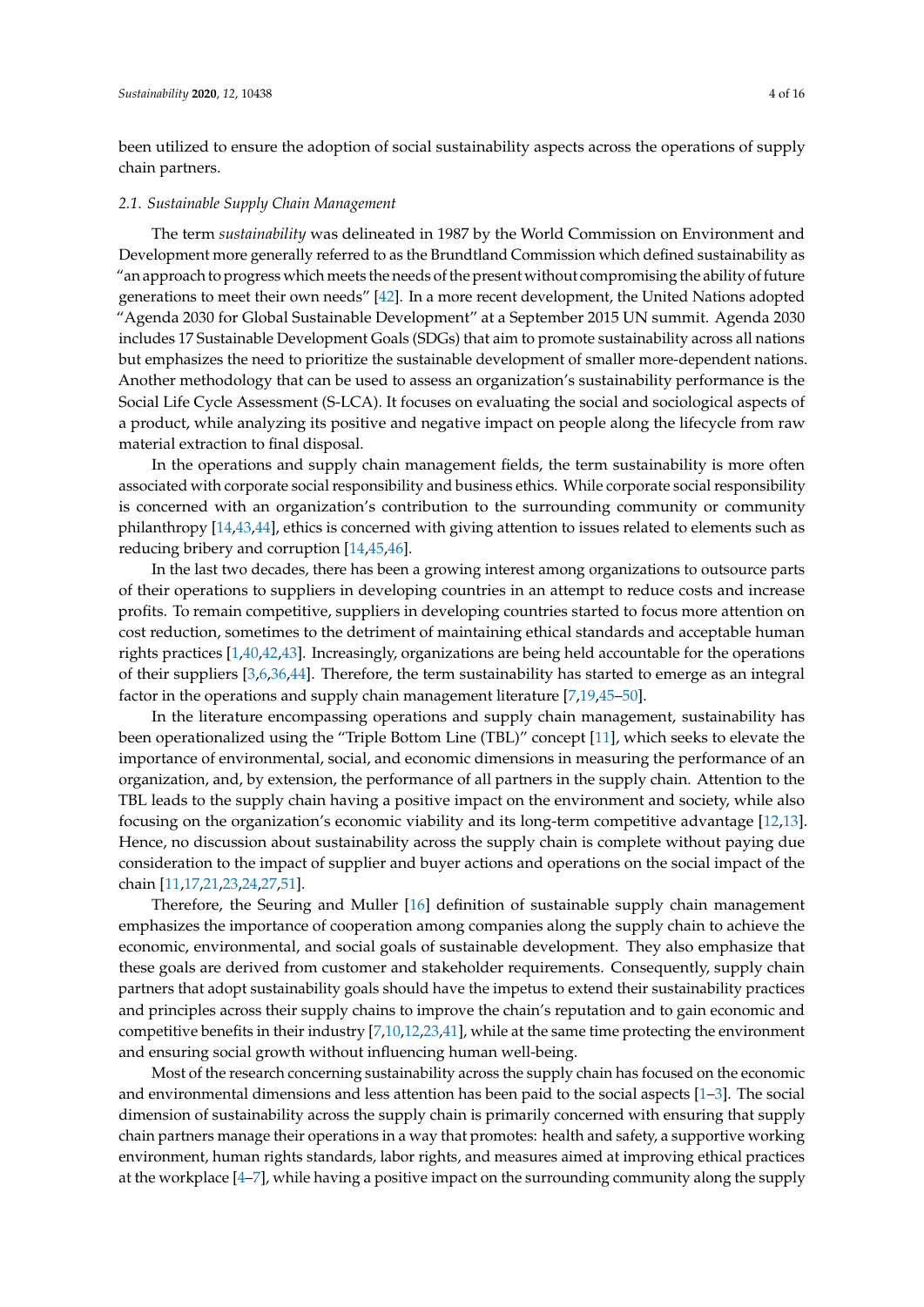chain. This research focuses on these aspects and explores how business organizations attempt to extend (and manage) these aspects across the operations and production activities of their supply chain partners. The "Agenda 2030 for Sustainable Development" is a comprehensive approach to achieving sustainable development across different nations. Indeed, the social dimension of the TBL concept and the expansion of social aspects across the operations of supply chain partners will ultimately contribute to the achievement of the SDGs in the 2030 agenda, specifically related to: (Goal 3: Good Health and Well-being, Goal 5: Gender Equality, Goal 8: Decent Work and Economic Growth, Goal 10: Reduced Inequality, and Goal 12: Responsible Consumption and Production).

#### *2.2. The Impact of Stakeholders on the Adoption of the Social Dimension of Sustainability across the Supply Chain*

Due to the unethical practices that have emerged across the different supply chains during the last few years, it is not surprising that different stakeholder groups have given increasing attention to monitoring supply chains' operations more closely [\[9](#page-14-18)[,25,](#page-15-0)[41\]](#page-15-8).

Firstly, customer pressure has been recognized as a major driving force for the adoption of social aspects of sustainability across the supply chain. A prime area of concern for customers has been the importance of establishing proper working environment and fair labor laws across the operations of supply chain partners [\[7,](#page-14-3)[25,](#page-15-0)[41,](#page-15-8)[52](#page-16-2)[–55\]](#page-16-3). Customers' satisfaction motivates organizations to adopt and extend the different aspects of social sustainability across their supply chains [\[9\]](#page-14-18). Increased customer consciousness can influence the legitimacy and credibility of the entire supply chain and the competitive position of the organization in the industry [\[7](#page-14-3)[,56](#page-16-4)[,57\]](#page-16-5). Therefore, there is a growing need to design a sustainability strategy that aligns the operations of internal functional departments (purchasing, marketing, etc.), while integrating customers' and stakeholders' expectations with the organization's sustainability agenda [\[30](#page-15-16)[,45](#page-15-12)[,58\]](#page-16-6).

Although governmental regulations have gained scant attention in the literature [\[7\]](#page-14-3), most developed nations already have well entrenched laws and regulation to support the aims of the social dimension of sustainability [\[27\]](#page-15-2). The UN Global Compact was developed to encourage and support economic, social and environmental sustainability, especially among developing nations [\[1](#page-14-0)[,26](#page-15-1)[,35,](#page-15-17)[50,](#page-16-0)[59–](#page-16-7)[61\]](#page-16-8). The literature suggests that there is a lack of legislation and regulations to support the implementation of the social dimension of sustainability concept in its broader sense across developing nations. In this regard, Najjar et al. [\[29\]](#page-15-18) suggest that while governments in developing countries may lack the ability and initiative to enforce such regulations on local suppliers, there is also the possibility that there may be a lack of pressure and enforcement from supply chain partners in the more developed countries.

Non-governmental organizations (NGOs) such as the Fair Labor Association (FLA) have also emerged during the last few years. They monitor human rights abuses across the operations of supply chain partners and can act as a watchdog [\[7,](#page-14-3)[47\]](#page-15-19), stimulating organizations to adopt the social aspects of sustainability across their extended supply chains. One of the major consequences of the global dispersion of suppliers is that many organizations view these NGOs as a primary source of independent monitoring of the social sustainability practices and performance of their supply chain partners [\[3,](#page-14-1)[7,](#page-14-3)[38\]](#page-15-20). Since disclosures in NGO reports can influence a business organization's reputation and image, many suppliers are willing to cooperate with the NGOs and make any proffered adjustments to their practices [\[3,](#page-14-1)[7,](#page-14-3)[12,](#page-14-7)[62\]](#page-16-9). Koberg and Longoni [\[3\]](#page-14-1) highlighted that organization interaction and collaboration with NGOs can lead to positive sustainability outcomes across global supply chains.

Investors may also play a critical role in a focal organization's decision to adopt the different aspects of the social dimension of sustainability. Investors may affect financial performance of the organization, and therefore they have significant power to influence an organization's decision to adopt the different social elements of sustainability [\[27](#page-15-2)[,41\]](#page-15-8). In addition, investors nowadays take the pursuit of sustainability as an important prerequisite for investment in an organization. Furthermore, they appear to be more willing to invest in an organization whose sustainability indicators have strategic relevance [\[63\]](#page-16-10).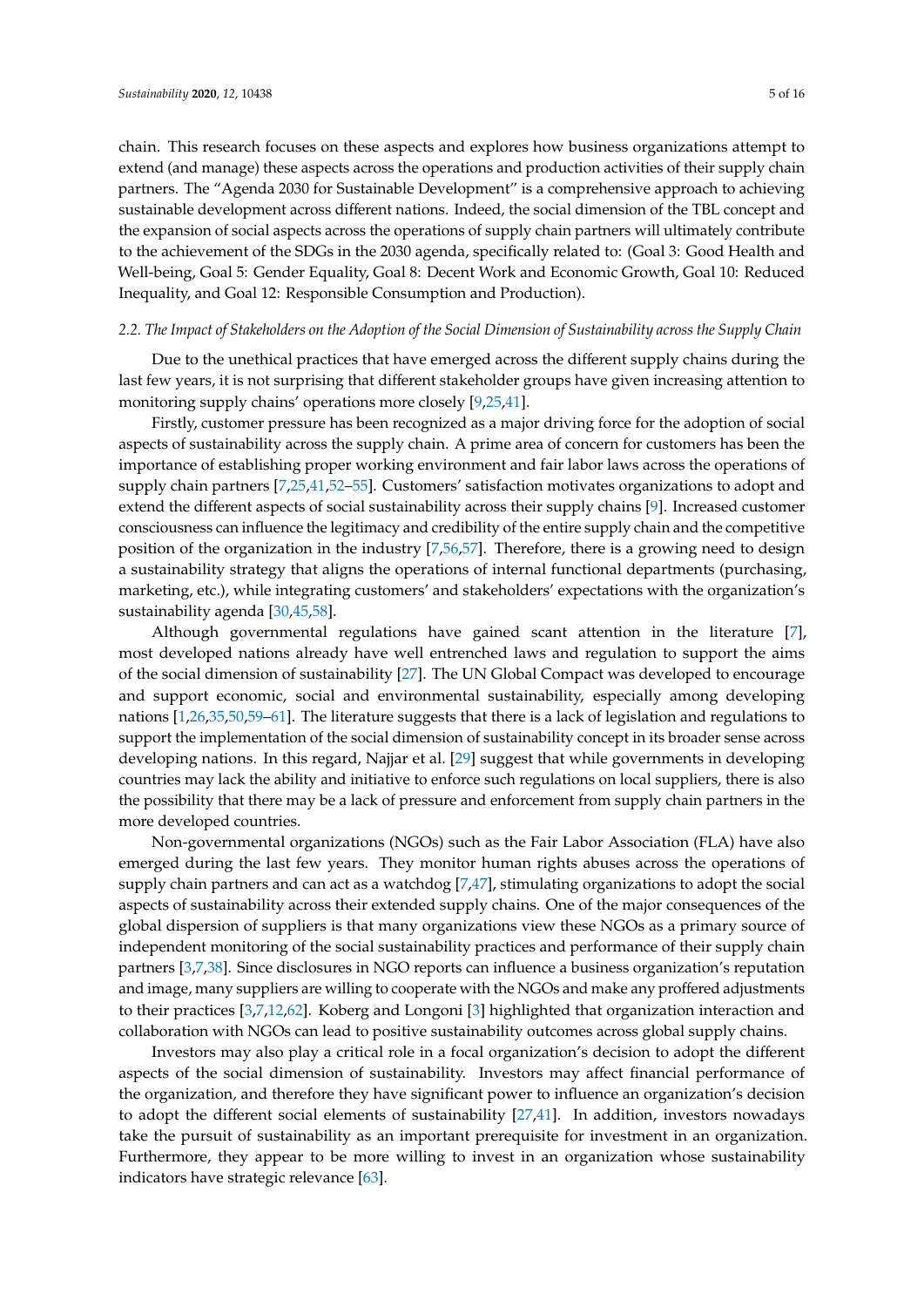Advances in media technology have also contributed to the utility of enacting the social aspects of sustainability in organizations and in the supply chain. In the new transparent and connected world, streaming information to different stakeholder groups is becoming faster [\[7](#page-14-3)[,64\]](#page-16-11). Media channels can also influence consumers' purchasing habits, which will eventually affect an organizations' economic performance [\[60\]](#page-16-12). As a consequence, media channels play an important role in mobilizing organizations to adopt social sustainability practices and extend sustainability across the supply chain [\[18,](#page-14-21)[47,](#page-15-19)[65\]](#page-16-13).

Maignan et al. [\[43\]](#page-15-10) (p. 642) have stated that "stakeholder initiatives may be designed to demonstrate commitment to a particular standard or value, disclose wrong-doing, spread negative images of the firm, change company practices, and/or hinder the proper functioning of the firm." Their dynamic expectations should be taken into account when designing effective sustainability strategies across the supply chain. As a consequence, organizations have adopted a set of practices to meet stakeholders' dynamic expectation, while ensuring suppliers' compliance, in order to protect their credibility and reputation, while at the same time ensuring social growth without influencing human well-being. The different social sustainability practices will be discussed in the following section.

#### *2.3. Managing the Social Aspects of Sustainability in the Supply Chain*

In the socially sustainable supply chain management context, business organizations seek to improve their supply chain performance, while at the same time examining the impact of immediate suppliers' activities and operations on workers and the surrounding community. However, the principle of bounded rationality suggests that organizations have limited omniscience of their extended supply chains. A customer, in Figure [1,](#page-3-0) should not be responsible for ensuring that the raw material supplier (four-levels upstream) adheres to its expectations. For the customer's expectation to be met, the customer should only have to ensure that the retailer of the product met the requirement. It would be the responsibility of the retailer to ensure that the distributor met the requirement, and so on up the supply chain. The literature points to three major practices that can be used by buyers to ascertain the social sustainability practices of their suppliers. These practices are: (1) Third-party certifications management systems, (2) Physical audits and assessment, and (3) Supplier codes of conduct.

Third Party Certificates, such as SA8000 and ISO 45001, are widely used across organizations [\[7\]](#page-14-3). They are issued by external entities and attest that suppliers have met a list of practices that merit the relevant accreditation [\[1](#page-14-0)[,3](#page-14-1)[,16](#page-14-11)[,22,](#page-14-13)[40,](#page-15-14)[66\]](#page-16-14). Certificates might be industry-specific or multi-industry [\[3](#page-14-1)[,62\]](#page-16-9). Industry-specific certificates focus on a single industry and address a particular set of issues in this industry such as REACH (Registration, Evaluation, Authorization, and Restriction of Chemicals); whereas multi-industry can be applied to different industrial sectors and addresses a wider set of social issues such as SA8000. Klassen and Vereecke [\[57\]](#page-16-5) argued that end-consumers usually favor multi-industry certificates, whereas business-to-business markets prefer industry-specific certificates. In addition, the type of product chain is also an important factor that should be taken into account when an organization selects a standard. For example, textile and food product chains favor standards that focus on human and labor rights, whereas chemical product chains favor standards that give specific attention to health, safety, and working environment since they work with chemical substances and hazardous materials/processes. Since there are different stakeholders' expectations, certificates allow suppliers to avoid the need to conform to multiple and overlapping expectations [\[3](#page-14-1)[,67\]](#page-16-15).

An alternative to third-party certification is an assessment of supplier operations and social sustainability standards during physical visits to the supplier site, using a physical on-site audit and assessments [\[7,](#page-14-3)[19](#page-14-19)[,37\]](#page-15-21). On these visits, the auditors perform such tasks as data collection and screening, and employee interviews to explore issues related to the buyer's social sustainability requirements. A major concern about physical audits is that they focus on identifying areas of non-compliance rather than on finding solutions that will alleviate the non-compliance [\[64,](#page-16-11)[68\]](#page-16-16). In addition, business organizations may find it difficult to perform physical audits with geographically dispersed suppliers due to the associated higher costs [\[8,](#page-14-17)[57,](#page-16-5)[69,](#page-16-17)[70\]](#page-16-18).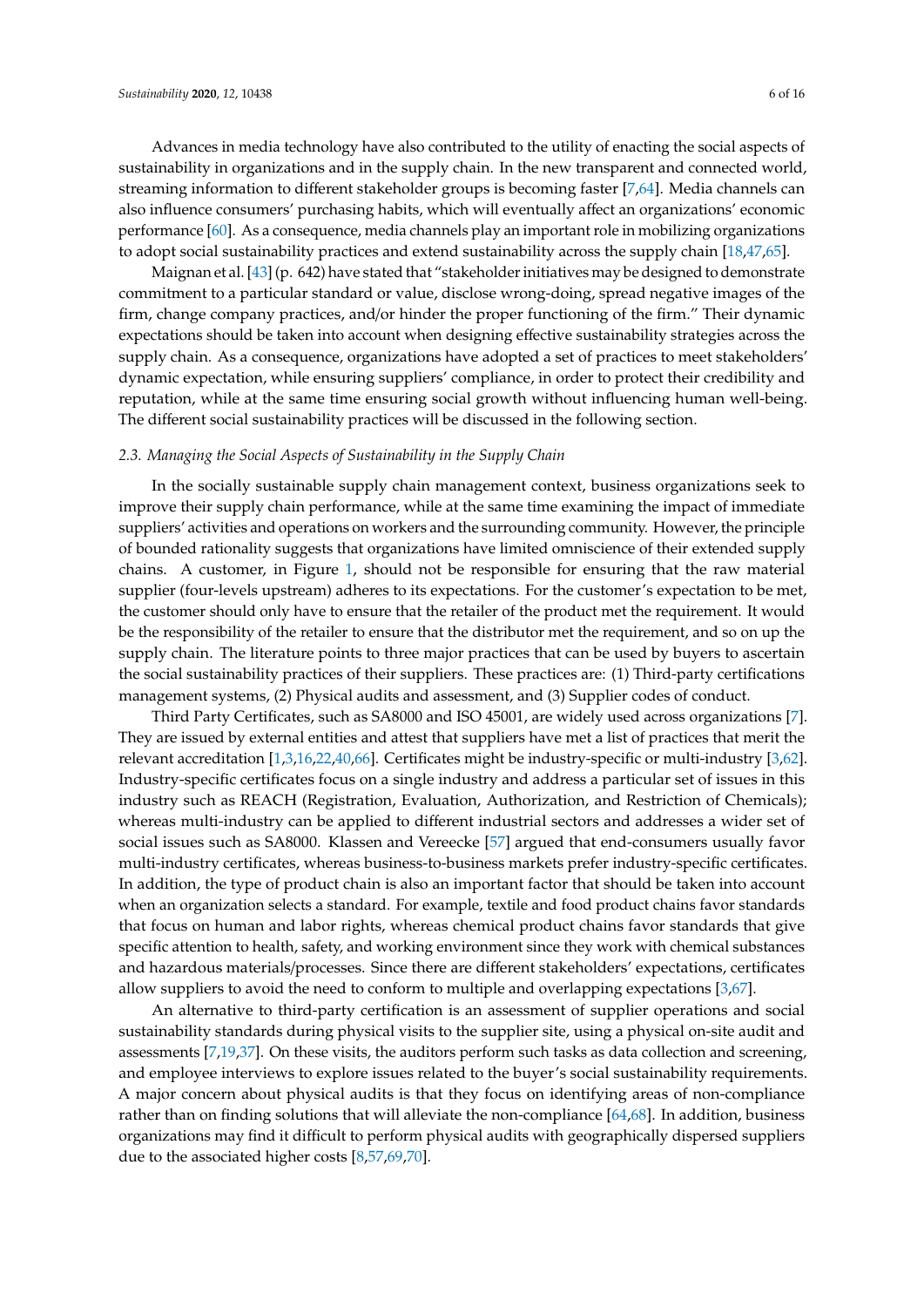Another means of monitoring supplier socially sustainable conduct is using Suppliers Codes of Conduct (CoC). This is a method that is more likely to be used by large corporations [\[71\]](#page-16-19). The CoC is prepared by the buying organization and contains guidelines and principles underlying the values and cultural norms of the organization and any principles covered by international and national conventions [\[2](#page-14-4)[,10,](#page-14-5)[18,](#page-14-21)[20,](#page-14-10)[22,](#page-14-13)[35,](#page-15-17)[72,](#page-16-20)[73\]](#page-16-21). The buyer shares its CoC with all relevant suppliers as a means of creating a background for common expectations and to eliminate any potential areas of misunderstanding [\[5](#page-14-22)[,37](#page-15-21)[,38](#page-15-20)[,74](#page-17-0)[,75\]](#page-17-1).

Although several practices have been adopted to effect the different aspects of the social dimension of sustainability [\[25\]](#page-15-0), unethical behaviors across the supply chain are still recurring [\[3](#page-14-1)[,26\]](#page-15-1). A cursory review of the findings in the extant literature indicates that there are considerable challenges facing these organizations in achieving sustainability objectives across their supply chains. This may include: (a) the geographical dispersion of suppliers; (b) whether or not suppliers or buyers are located in developing or developed countries; (c) the size and influential power, as measured by volume of supplier sales to buyers or volume of purchases from suppliers; and (d) the pressure exerted by different stakeholder groups [\[2](#page-14-4)[,3](#page-14-1)[,6](#page-14-16)[,8](#page-14-17)[,9,](#page-14-18)[20,](#page-14-10)[22,](#page-14-13)[34–](#page-15-7)[41\]](#page-15-8).

Social issues in global supply chains are more likely to be hidden because many suppliers and customers operate outside the purview of the focal organization [\[27](#page-15-2)[,28\]](#page-15-3). Tertiary supply chain partners may jeopardize a focal organization's operations, and monitoring the entire supply chain may be costly and may not always be feasible [\[3,](#page-14-1)[28](#page-15-3)[–31\]](#page-15-4). Furthermore, supply chain partners located in developing countries may lack enough skills and expertise to implement the social aspects of sustainability [\[9\]](#page-14-18). They operate under different regulations and cultural norms [\[6](#page-14-16)[,40\]](#page-15-14). In addition, a partner "around the corner" can be reached easily through site audits, whereas distant partners located in developing countries, for example, are less reachable [\[6\]](#page-14-16). Equally important, power can facilitate or inhibit the adoption of sustainability across the supply chain [\[27\]](#page-15-2). Indeed, the bargaining power of a focal organization can influence a supplier's orientation toward sustainability in order to protect against negative disclosure [\[7\]](#page-14-3).

#### **3. Developing a Socially Sustainable Supply Chain Strategy**

Given the general discourse on the social dimension of sustainability and the various ways of measuring and managing suppliers operations across the supply chain, we are now in a position to illustrate how these items can be incorporated into a sustainability strategic planning process. Our proposed approach for developing the sustainability component of the corporate strategy is outlined in Figure [2.](#page-9-0) Social aspects must be addressed across the operations of supply chain partners. The major focus of the social dimension of sustainability in a focal supply chain organization is to promote: worker health and safety, working environment, human rights including labor rights, while having a positive impact on the surrounding community along the supply chain [\[11](#page-14-6)[,14](#page-14-9)[,17](#page-14-20)[,21,](#page-14-12)[23,](#page-14-14)[24,](#page-14-15)[27,](#page-15-2)[46,](#page-15-13)[51\]](#page-16-1).

As a member of the supply chain, the focal organization should identify the social impacts and consequences of its supply chain operations/activities on human well-being (including worker health and safety, working conditions, human right practices, etc.). The S-LCA can be considered a useful methodology in this aspect. The S-LCA assesses the organization's social aspects and sustainability performance and the positive and negative impact of its products and services on people well-being along the lifecycle (i.e., the supply chain from raw material extraction to final disposal). It can be used to determine which of the area(s) of social sustainability focus is/are more important to stakeholders and which aspects may prevail across the operations of supply chain partners. It considers the requirements of local and international laws and regulations and the potential expectations from associated NGOs. In addition, the methodology takes into account the geographical location, political attributes, and country regulations to assess an organization's and its supply chain partners' social impacts. A list of sustainability aspects will be generated, which should be taken into account during the development of sustainability strategy and practices in order to improve the performance of the entire supply chain (including the focal organization) and the well-being of stakeholder groups.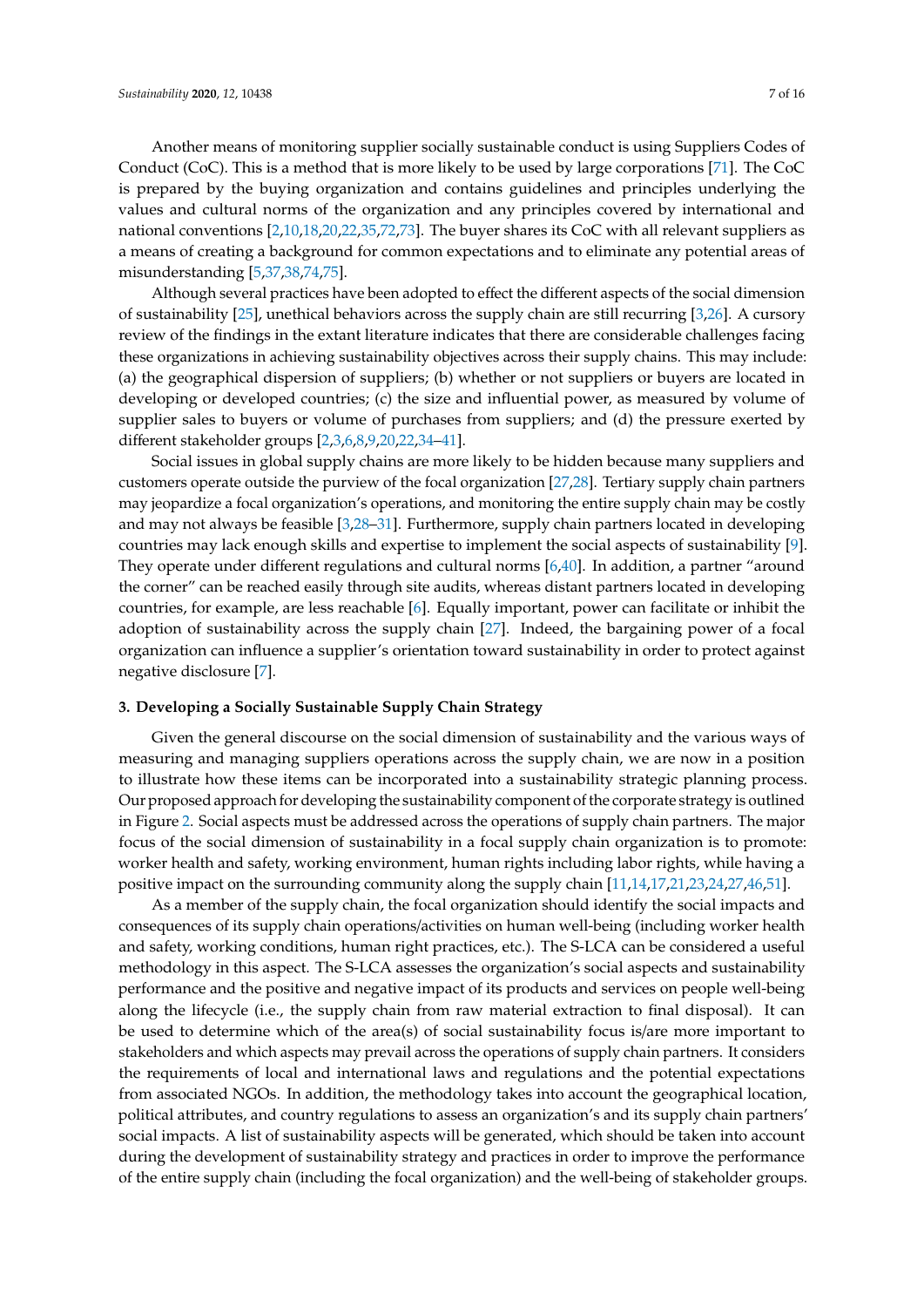<span id="page-9-0"></span>

**Figure 2.** Developing the Social Aspects of Sustainability Strategy in the Supply Chain. **Figure 2.** Developing the Social Aspects of Sustainability Strategy in the Supply Chain.

All the challenges surveyed in this literature review should be taken into account when organizations are seeking to adopt and implement effective sustainability strategies and to deploy the social dimension of sustainability across their supply chains. These issues will also have an impact on the type of information system that should be adopted to ensure that the focal organization and its supply chain partners can easily enter and access critical sustainability and performance information that can be used to assess the attainment of strategic supply chain sustainability objectives. Clearly, it will also be important to ensure that supply chain partners provide credible information on their sustainability practices and performance to ensure the integrity of output of the information systems.

To establish effective sustainability strategies while taking into account the different challenges and constraints that exist across the supply chain, this research implicitly follows the Quality Function Deployment (QFD) methodological approach [\[76–](#page-17-2)[78\]](#page-17-3). The QFD is a structured approach; it encompasses several steps that transfer challenges, constraints, and stakeholders' requirements into product, process, and strategy improvements [\[76](#page-17-2)[–82\]](#page-17-4). To illustrate, we will consider a focal organization in the supply chain which may function as both a buyer and then subsequently a supplier. Indeed, any partner in a supplier chain except the original raw materials supplier and the end customer fulfills the dual role of a buyer and a supplier.  $\blacksquare$ 

Firstly, and based on the QFD approach, different challenges have been identified representing the different requirements that should be addressed by an organization's sustainability strategy. As a member of the supply chain, the focal organization will have to consider the requirements, preferences, and the pressure exerted from the different stakeholder groups (voice of stakeholders). As sustainability consciousness has increased during the last few years, stakeholders (including customers and suppliers) may request for more transparency and traceability across the supply chain. They may determine which of the areas of the social dimension of sustainability focus (health and safety, human rights, etc.) are important to them. In addition, the focal organization may consider the local and international laws and the expectations of different NGOs.

Furthermore, organizations should consider the power influence of their immediate suppliers and customers, measured by volume of supplier sales to buyers or volume of purchases from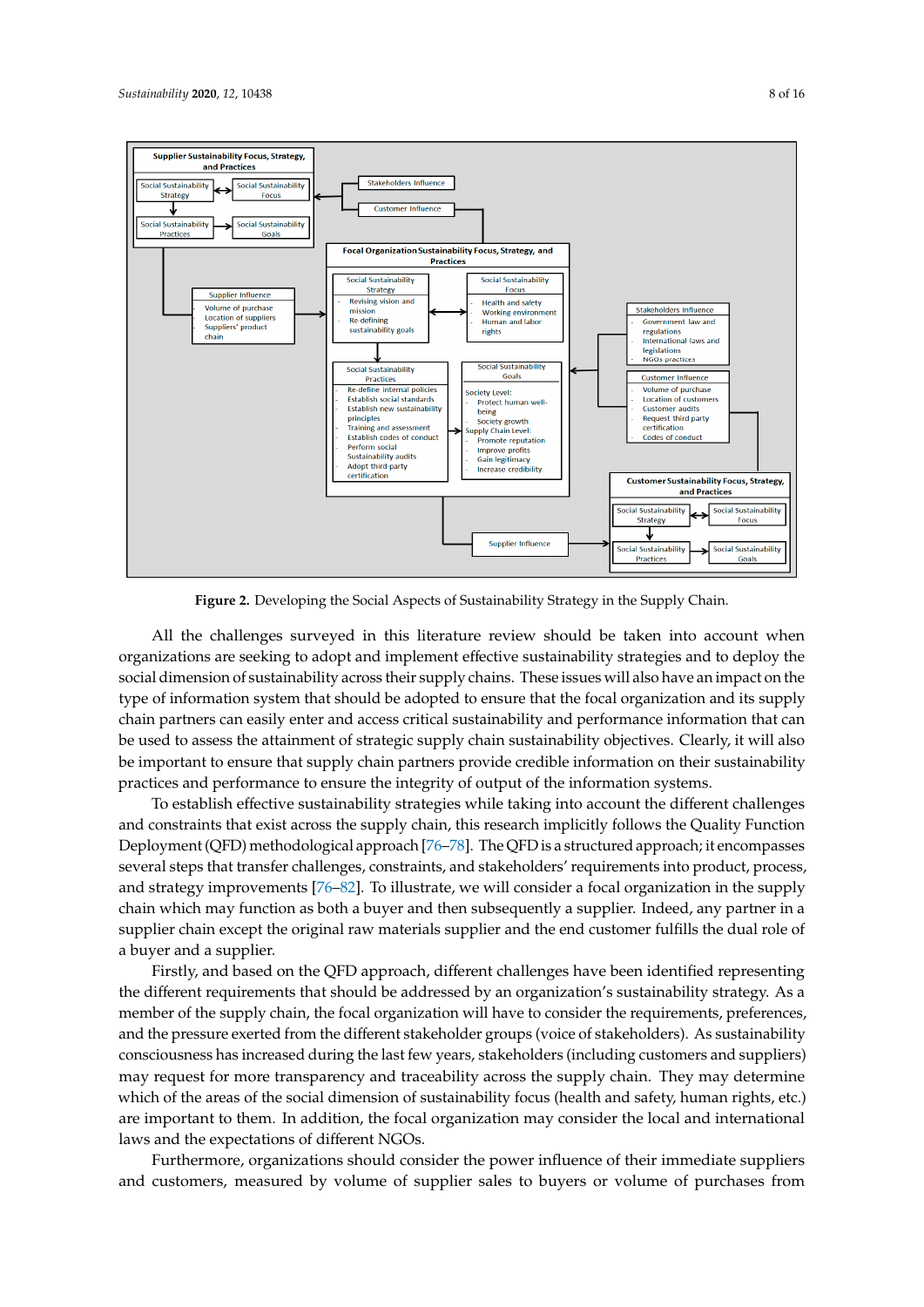suppliers. The literature suggests that the focal organization strategy is more likely to be influenced by customers that represent a substantial proportion of the focal organization's sales than minor customers. Furthermore, in an integrated supply chain it is also likely that the focal organization can learn from the sustainability experience and performance of its suppliers. Suppliers that provide a significant proportion of the focal organization's purchases in volume or dollar value will exert more influence on the focal organization's sustainability strategy.

In addition, the geographical dispersion of supply chain partners, and the location of partners in developed or developing countries, defines cultural norms and regulations that are followed. In addition, a close partner can be monitored easily through site visits, whereas distant suppliers and customers are more difficult to reach. They may also lack the skills and expertise to implement sustainability. In fact, understanding stakeholders' requirements and the existing constraints in the supply chain will help in designing a strategy that will achieve the desired outcomes.

Next, the organization may start to establish a sustainability strategy, with strategic objectives tying back to stakeholders' requirements and supply chain constraints and challenges. The strategic objectives, which reflect the different requirements and challenges, will trickle down into operational practices in order to manage the activities, operations, and sustainability practices of supply chain partners. The organization will have to determine which specific practices should be enacted to meet its sustainability objectives and focus. The organization can choose specific practices, such as establishing sustainability policies, social standards, codes of conduct, staffing the sustainability function, training employees on sustainability-objectives, -practices, and -performance assessment. In its role as a buyer, the organization will also have to determine which assessment techniques it will use to measure the sustainability performance of its suppliers.

As sustainability consciousness has increased during the last few years, stakeholders (including customers and suppliers) may request for more transparency and traceability across the supply chain. To promote traceability and transparency, the focal organization may implement information systems that connect suppliers, customers, and other stakeholders in order to share, collect, and analyze sustainability data, as will be shown in the following section.

As indicated in Figure [2,](#page-9-0) most partners along the supply chain will play a dual role of buyer or supplier in the supply chain, and, therefore, the same analysis as was used for the focal organization can be applied at each level of the supply chain.

#### **4. Social-Sustainability Information Management System**

With the general outline of the development of the sustainability strategy process at the various levels of the supply chain given in Figure [2,](#page-9-0) including the interrelationships between successive suppliers and buyers in the chain, the following conceptual approach can be used to integrate the planning of a supply-chain wide sustainability strategy with associated social sustainability practices.

Integration of the social aspects of a sustainability strategy and practices along the supply chain depends on the ability and desire of the various partners to share social issues and sustainability information with their immediate buyers and suppliers and ultimately with all the partners in the supply chain. Figure [3](#page-11-0) presents a framework for supply chain partners to share their sustainability objectives and performance with their partners in the chain.

As a first step, each partner will have to implement sustainability teams and sustainability management systems which incorporate the information required to complete Figure [2.](#page-9-0) The team can follow up the sustainability strategy inside the focal organization. It will feed the sustainability management system with the required information to be shared with top management to take proper decisions or with other stakeholders (including customers and suppliers) to align the sustainability initiatives across the supply chain.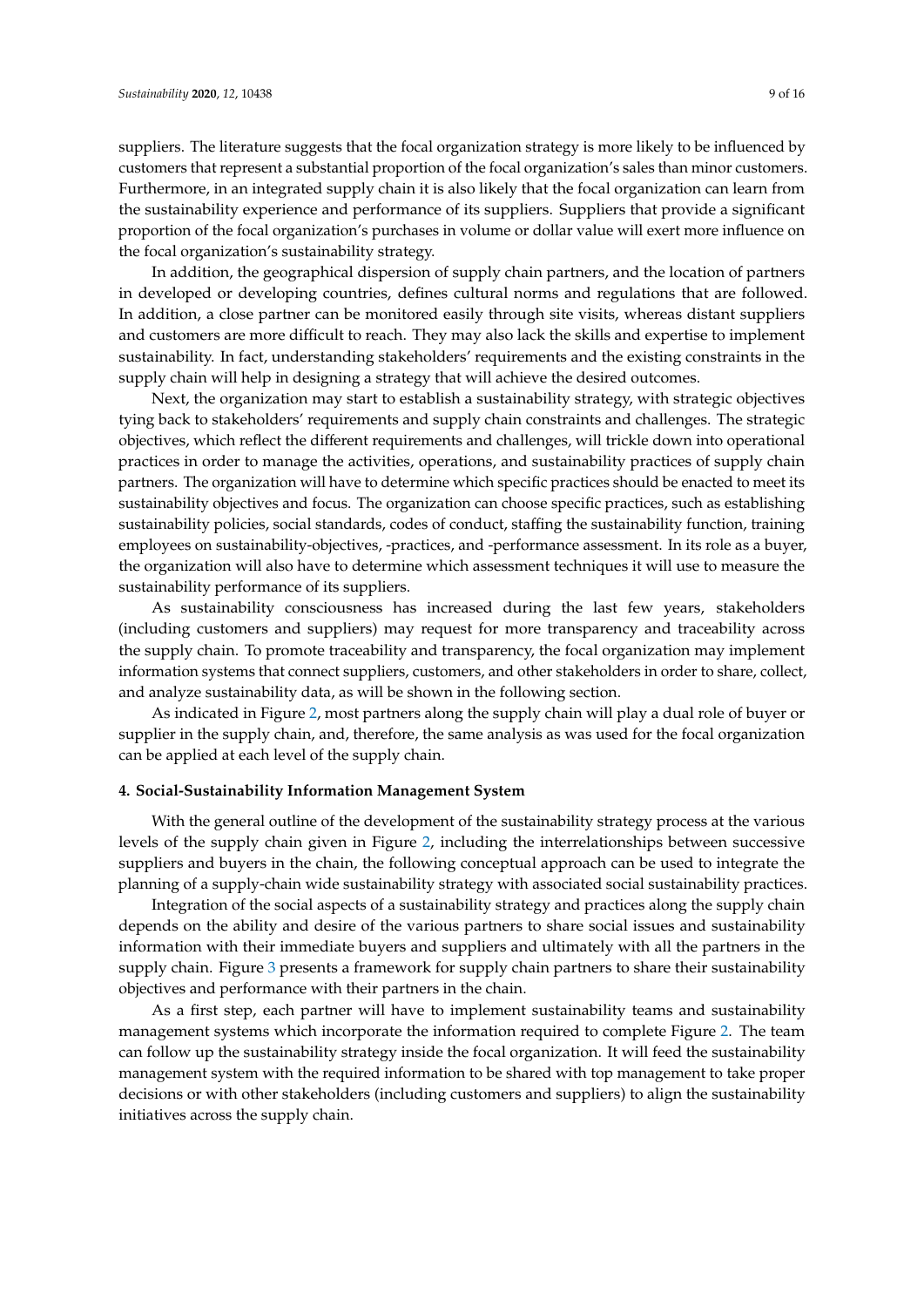<span id="page-11-0"></span>

**Figure 3.** A Framework for Implementing a Global Supply Chain Sustainability Strategy. **Figure 3.** A Framework for Implementing a Global Supply Chain Sustainability Strategy.

Preferably, the social-sustainability management system will be a component of an enterprise Sustainable supply chain management has been gaining increasing attention during the last few a database that contains information on social sustainability focus, strategies, practices, and goals. The database will also contain pertinent information relative to customer, stakeholder, and competitive The database will also contain pertinent information relative to customer, stakeholder, and competitive influences and best practices derived from both suppliers and customers. It will also store third-party influences and best practices derived from both suppliers and customers. It will also store third-party reports, audits, and Codes of Conduct and relevant training manuals. Third party evaluators and reports, strategies and how they attempt to extend (and manage) these aspects across the operations and NGOs may be given access to limited data which is required for any supply-chain approved reporting. production activities of their supply chain partners. The social dimension of sustainability across the Data from all the sustainability management systems will be stored in a supply-chain wide system called resources management system (ERP). Each organization's sustainability management system will have the integrated social-sustainability information management system (ISIMS) which can be a stand-alone system or, preferably, a component of the supply chain's enterprise resources planning system.

#### **5. Conclusions**

Sustainable supply chain management has been gaining increasing attention during the last few years. However, limited attention has been given to how organizations integrate the social aspects of sustainability into their existing strategies and operational practices. Consequently, this research attempts to explore this gap. It seeks to explore how organizations should design sustainability strategies and how they attempt to extend (and manage) these aspects across the operations and production activities of their supply chain partners. The social dimension of sustainability across the supply chain is primarily concerned with ensuring that supply chain partners manage their operations in a way that promotes: health and safety, a supportive working environment, human rights standards, labor rights, and measures aimed at improving ethical practices at the workplace, while at the same time ensuring social growth without influencing human well-being along the supply chain. The expansion of social aspects across the operations of supply chain partners will ultimately contribute to the achievement of the SDGs in the 2030 agenda.

The findings of this conceptual study make various contributions to the growing literature sustainable supply chain management. Firstly, the existing literature has focused on the dyadic buyer-supplier relationship to manage the social aspects of sustainability [\[2\]](#page-14-4). Social issues are likely to be hidden and a multi-tiered supply chain reduces transparency even further because many suppliers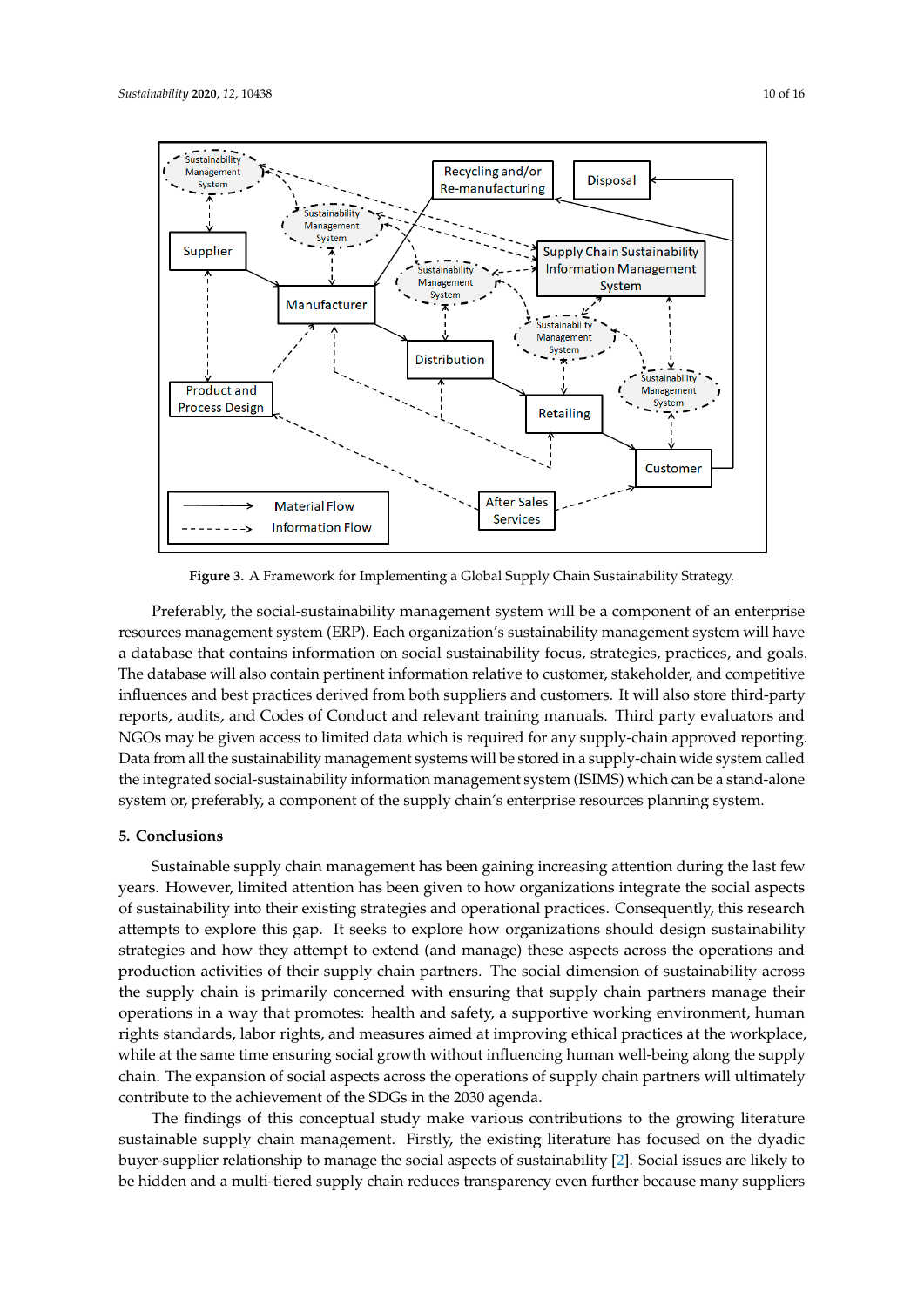operate outside the purview of the focal firm [\[27,](#page-15-2)[28\]](#page-15-3). Indeed, the conceptual frameworks in this research give a holistic perspective of the management and integration of the social dimension of sustainability across multi-tiered supply chains.

Secondly, the existing literature has focused on the different practices to extend social dimension of sustainability [\[1](#page-14-0)[,6](#page-14-16)[,8](#page-14-17)[,10](#page-14-5)[,26](#page-15-1)[,37](#page-15-21)[,83](#page-17-5)[–85\]](#page-17-6) and the impact of different stakeholder groups [\[9,](#page-14-18)[20,](#page-14-10)[25,](#page-15-0)[41,](#page-15-8)[55\]](#page-16-3). This research addresses the management of the social aspects of sustainability from a strategic perspective. Information provided in the literature review is distilled to assist focal organizations in the supply chain in designing the sustainability strategy process as well as ways to interrelate these strategies with those of suppliers and buyers. According to the conceptual framework in Figure [2,](#page-9-0) focal organizations can employ the S-LCA to identify stakeholders' requirements and the social aspects that are important to them (e.g., health and safety, child labor, etc.). In addition, focal organizations may need to revise their strategic focus, missions, and objectives to meet stakeholders' requirements and considering the challenges that exist across the supply chain. Focal organizations may adopt different practices to embed the elements of sustainability into their own operations and they may also need to adopt other practices to extend, manage, and monitor their suppliers' and customers' sustainability initiatives.

Thirdly, previous research has called for the exploration of the different challenges that may affect the adoption of the social dimension of sustainability [\[3](#page-14-1)[,6](#page-14-16)[,29](#page-15-18)[,84\]](#page-17-7). The research has identified several contingent factors that should be taken into account in order to design an effective sustainability strategy. Consistent with findings from previous research [\[2](#page-14-4)[,10](#page-14-5)[,22,](#page-14-13)[41,](#page-15-8)[55\]](#page-16-3), the focal organization should consider the impact of stakeholders. The research findings suggest exploring and understanding stakeholders' expectations, while reflecting these expectations on the focal organizations' sustainability strategy in order to gain legitimacy and credibility. Indeed, sustainability strategies must consider local and international laws, potential impacts from associated NGOs, and international standards and competitive pressures related to social responsibility. Potential impacts resulting from stakeholder influences may have to be included in the company's sustainability practices. In addition, the framework in Figure [2](#page-9-0) highlights the importance of identifying the volume of purchase with suppliers and customers and the level of dispersion of suppliers to enable the focal organization to design an effective sustainability strategy. Moreover, assessing the relative volume of purchase from buyers or suppliers may help to predict the willingness of partners to adapt new changes, whereas knowledge of the location and dispersion of suppliers and customers will help to identify and define the cultural norms and local regulations that must be adhered to by supply chain partners.

Finally, we introduced a conceptual framework in Figure [3](#page-11-0) for deploying and integrating sustainability strategies and practices across the supply chain using an integrated social-sustainability information management system (ISIMS). This ISIMS facilitates information sharing among partners within the supply chain in order to take proper actions and design effective sustainability strategies. It improves communication and supports supply chain integration, which will not only affect cost and efficiency [\[86](#page-17-8)[,87\]](#page-17-9), but also have a positive impact on the sustainability performance of the entire supply chain. Since the social dimension of sustainability depends mainly on the exchange of information among partners, the findings suggest that the location and dispersion of suppliers (operating under different cultural norms and regulatory aspects) can have an impact on the level of sustainability integration across the supply chain.

Stakeholders, mainly customers and NGOs, are requesting more visibility of the supply chain. Indeed, the ISIMS can facilitate the transfer of information to stakeholders, increasing supply chain transparency and credibility. The ISIMS sustainability data can be accessible to supply chain partners and stakeholders, providing continuous monitoring and transparent operations. The ISIMS can be considered a modest step towards establishing a sustainable blockchain [\[87–](#page-17-9)[89\]](#page-17-10) that takes into account sustainability dimensions. The blockchain digitally connects supply chain partners, allowing them to exchange real-time information about their products and processes [\[87](#page-17-9)[–90\]](#page-17-11). A blockchain will allow more transparency and visibility of the supply chain, while ensuring better stakeholders and customer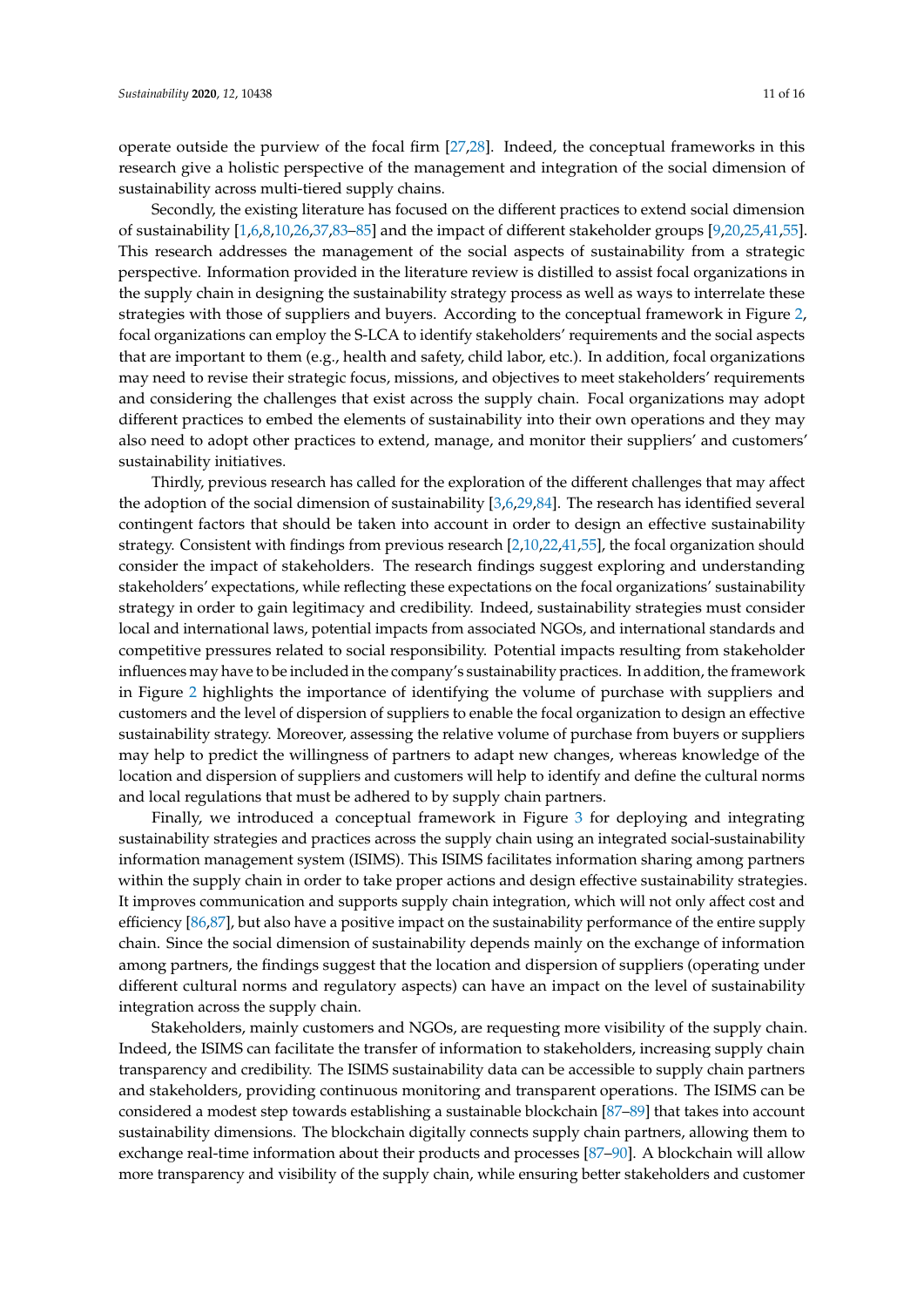engagement. However, the effectiveness of the blockchain depends on the willingness of participating partners to share credible and sensitive information about their social and ethical practices.

This research has several managerial implications. Our conceptual framework provides a starting point to understand how to design an effective supply chain sustainability strategy. Different practices have been identified and the role played by stakeholders has been explored. Practices and stakeholders are not disconnected from strategy [\[12\]](#page-14-7). Instead, organizations must explicitly link stakeholders' expectations to existing sustainability strategies and embed different practices to extend the social aspects of sustainability across the supply chain. Finally, ISIMS also provides managers with an integrative approach to manage the social dimension of sustainability across the supply chain. It provides managers with a salient picture of how an organization and its partners may implement a socially sustainable supply chain.

Our research is not free of limitations. Firstly, our findings and conceptual frameworks are based on the insights and lessons learned from previous research. While our literature review is fairly extensive and representative, it was not exhaustive, so there may be other potential key factors that influence the adoption and performance of the social dimension of the sustainability strategy and practices that may not have been uncovered in this research. Secondly, the findings and the conceptual frameworks advanced in this research are based on the literature focusing only on the social aspects of sustainability across the supply chain. Other research that focuses on incorporating the other components of the TBL (economic and environmental) would provide a more comprehensive view of the adoption of sustainability in the supply chain, but this was beyond the purpose and scope of this paper. It is our belief, however, that by separating out the social aspect of sustainability, we have been able to develop a framework that is illustrative of the process that may have some utility in examining economic and environmental sustainability either separately or in combination with social dimension of sustainability. Such approaches will provide fertile areas of research for future studies.

Consequently, researchers can enrich and validate the conceptual frameworks. Case studies and survey research can be utilized to help in advancing the underlying issues, allowing researchers to arrive at more valid and meaningful results. In addition, future research may validate the findings and the conceptual frameworks utilizing the TBL concept. This will help researchers and practitioners to achieve a more comprehensive understanding of the requirements for achieving and maintaining sustainability across the multi-tiered supply chain.

It must be noted that this paper is not a primer on developing prescribed superior sustainability strategies for each partner in a supply chain. Rather, it is focused on developing an effective process for each organization to consider and incorporate the sustainability goals and objectives of their immediate buyers and suppliers into their sustainability strategy. Repeating this throughout the supply chain should result in a fully integrated sustainability strategy that is geared towards meeting the needs not only of the chain's end customers, but of all partners at all levels of the chain. The ISIMS proposed will provide the flexibility for partners in the chain to recognize and react in real time to any shifts in customer or supplier conditions or requirements.

Finally, the ISIMS as a blockchain digitally connects stakeholders and partners across the supply chain. Therefore, future research may investigate the implications of adopting blockchain technology on the promotion of social and environmental aspects. In addition, future research may explore the different barriers, e.g., the dispersion of partners across geographical locations and cultural and regulatory differences, may limit the effectiveness of blockchain systems.

**Author Contributions:** All authors have contributed to the development of the manuscript. The analysis of literature has been performed by M.N. The conceptual frameworks have been developed by all authors. The first draft has been prepared by M.H.S. and M.M.Y. and the final manuscript with intensive discussion of the findings and contribution has been developed by M.N. Submission, review, and editing have been performed by M.N. and M.M.Y. All authors have read and agreed to the published version of the manuscript.

**Funding:** This research received no external funding.

**Conflicts of Interest:** The authors declare no conflict of interest.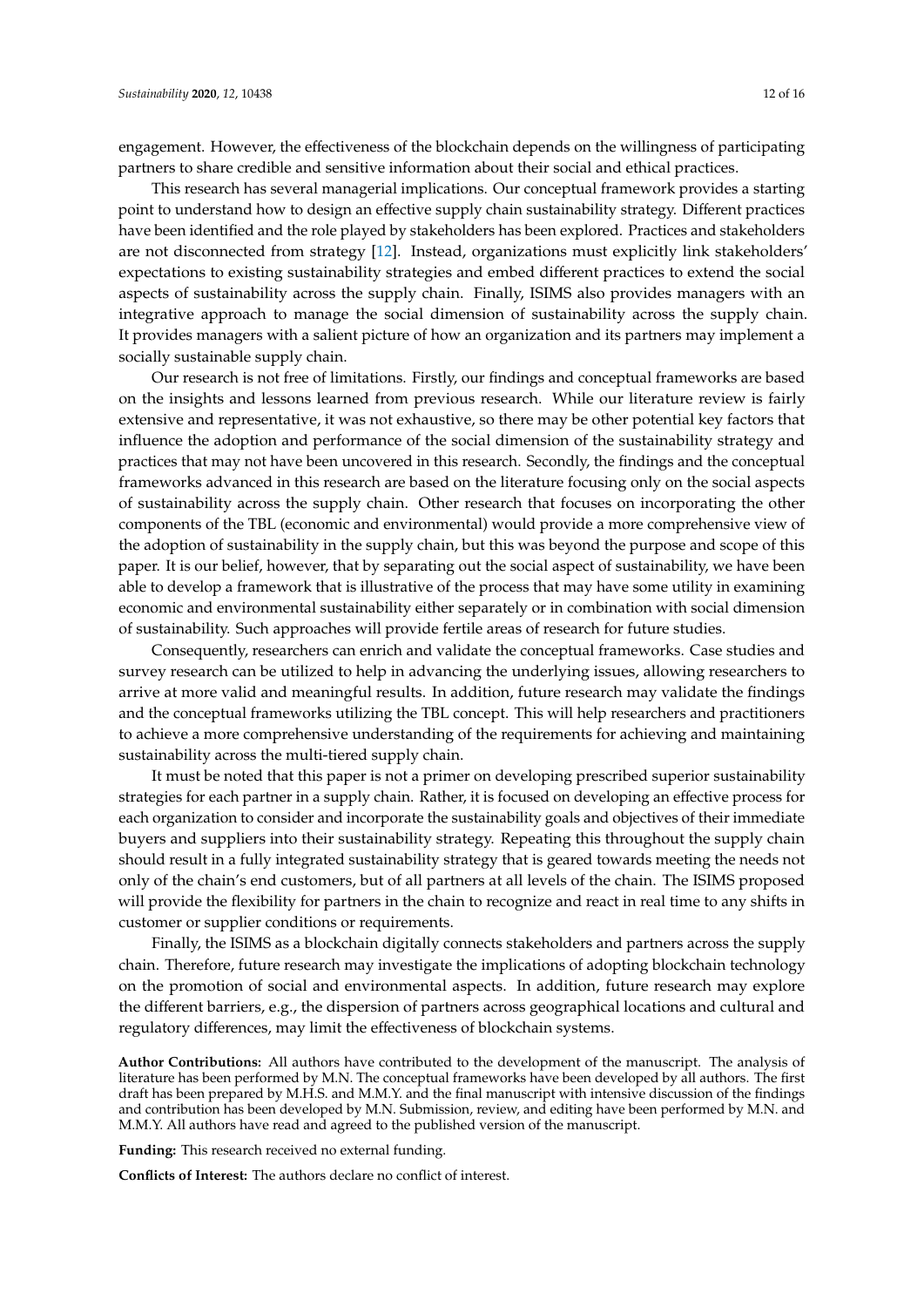### **References**

- <span id="page-14-0"></span>1. Ageron, B.; Gunasekaran, A.; Spalanzani, A. Sustainable supply management: An empirical study. *Int. J. Prod. Econ.* **2012**, *140*, 168–182. [\[CrossRef\]](http://dx.doi.org/10.1016/j.ijpe.2011.04.007)
- <span id="page-14-4"></span>2. Roy, V.; Schoenherr, T.; Charan, P. The thematic landscape of literature in sustainable supply chain management (SSCM) A review of the principal facets in SSCM development. *Int. J. Oper. Prod. Manag.* **2018**, *38*, 1091–1124. [\[CrossRef\]](http://dx.doi.org/10.1108/IJOPM-05-2017-0260)
- <span id="page-14-1"></span>3. Koberg, E.; Longoni, A. A systematic review of sustainable supply chain management in global supply chains. *J. Clean. Prod.* **2019**, *207*, 1084–1098. [\[CrossRef\]](http://dx.doi.org/10.1016/j.jclepro.2018.10.033)
- <span id="page-14-2"></span>4. Carter, C. Purchasing and Social Responsibility: A Replication and Extension. *J. Supply Chain Manag.* **2004**, *40*, 4–16. [\[CrossRef\]](http://dx.doi.org/10.1111/j.1745-493X.2004.tb00175.x)
- <span id="page-14-22"></span>5. Mamic, I. Managing Global Supply Chain: The Sports Footwear, Apparel and Retail Sectors. *J. Bus. Ethics* **2005**, *59*, 81–100. [\[CrossRef\]](http://dx.doi.org/10.1007/s10551-005-3415-y)
- <span id="page-14-16"></span>6. Busse, C.; Schleper, M.C.; Niu, M.; Wagner, S.M. Supplier development for sustainability: Contextual barriers in global supply chains. *Int. J. Phys. Distrib. Logist. Manag.* **2016**, *46*, 442–468. [\[CrossRef\]](http://dx.doi.org/10.1108/IJPDLM-12-2015-0300)
- <span id="page-14-3"></span>7. Köksal, D.; Strähle, J.; Müller, M.; Freise, M. Social sustainable supply chain management in the textile and apparel industry—A literature review. *Sustainability* **2017**, *9*, 100. [\[CrossRef\]](http://dx.doi.org/10.3390/su9010100)
- <span id="page-14-17"></span>8. Najjar, M.; Shahwan, R.M.M.; Yasin, M.M. Exploring Social Responsibility across the Supply Chain: A Supplier's Perspective. *J. Compet. Stud.* **2018**, *26*, 10–23.
- <span id="page-14-18"></span>9. Gong, M.; Gao, Y.; Koh, L.; Sutcliffe, C.; Cullen, J. The role of customer awareness in promoting firm sustainability and sustainable supply chain management. *Int. J. Prod. Econ.* **2019**, *217*, 88–96. [\[CrossRef\]](http://dx.doi.org/10.1016/j.ijpe.2019.01.033)
- <span id="page-14-5"></span>10. Miemczyk, J.; Luzzini, D. Achieving triple bottom line sustainability in supply chains: The role of environmental, social and risk assessment practices. *Int. J. Oper. Prod. Manag.* **2019**, *39*, 238–259. [\[CrossRef\]](http://dx.doi.org/10.1108/IJOPM-06-2017-0334)
- <span id="page-14-6"></span>11. Elkington, J. *Cannibals with Forks: The Triple Bottom Line of the 21st Century*; New Society Publishers: Stoney Creek, CT, USA, 1998.
- <span id="page-14-7"></span>12. Carter, C.; Rogers, D. A framework of sustainable supply chain management: Moving toward new theory. *Int. J. Phys. Distrib. Logist. Manag.* **2008**, *38*, 360–387. [\[CrossRef\]](http://dx.doi.org/10.1108/09600030810882816)
- <span id="page-14-8"></span>13. Carter, C.; Easton, P.L. Sustainable supply chain management: Evolution and future directions. *Int. J. Phys. Distrib. Logist. Manag.* **2011**, *41*, 46–62. [\[CrossRef\]](http://dx.doi.org/10.1108/09600031111101420)
- <span id="page-14-9"></span>14. Carter, C.; Jennings, M. Social responsibility and supply chain relationships. *Transp. Res. Part E Logist. Transp. Rev.* **2002**, *38*, 37–52. [\[CrossRef\]](http://dx.doi.org/10.1016/S1366-5545(01)00008-4)
- 15. Ciliberti, F.; Pontrandolfo, P.; Scozzi, B. Investigating corporate social responsibility in supply chains: A SME perspective. *J. Clean. Prod.* **2008**, *16*, 1579–1588. [\[CrossRef\]](http://dx.doi.org/10.1016/j.jclepro.2008.04.016)
- <span id="page-14-11"></span>16. Seuring, S.; Muller, M. From a literature review to a conceptual framework for sustainable supply chain management. *J. Clean. Prod.* **2008**, *16*, 1699–1710. [\[CrossRef\]](http://dx.doi.org/10.1016/j.jclepro.2008.04.020)
- <span id="page-14-20"></span>17. Pagell, M.; Wu, Z. Building a more complete theory of sustainable supply chain management using case studies of 10 exemplars. *J. Supply Chain Manag.* **2009**, *45*, 37–56. [\[CrossRef\]](http://dx.doi.org/10.1111/j.1745-493X.2009.03162.x)
- <span id="page-14-21"></span>18. Leire, C.; Mont, O. The implementation of socially responsible purchasing. *Corp. Soc. Responsib. Environ. Manag.* **2010**, *17*, 27–39. [\[CrossRef\]](http://dx.doi.org/10.1002/csr.198)
- <span id="page-14-19"></span>19. Marshall, D.; McCarthy, L.; Heavey, C.; McGrath, P. Environmental and social supply chain management sustainability practices: Construct development and measurement. *Prod. Plan. Control* **2015**, *26*, 673–690. [\[CrossRef\]](http://dx.doi.org/10.1080/09537287.2014.963726)
- <span id="page-14-10"></span>20. Najjar, M.; Shahwan, R.M.M.; Yasin, M.M. Supply Chain Social Sustainability: From the Perspective of a Supplier Operating under a Restricted Operating Environment. *Compet. Forum* **2017**, *15*, 8.
- <span id="page-14-12"></span>21. Nakamba, C.C.; Chan, P.W.; Sharmina, M. How does social sustainability feature in studies of supply chain management? A review and research agenda. *Supply Chain Manag. Int. J.* **2017**, *22*, 522–541. [\[CrossRef\]](http://dx.doi.org/10.1108/SCM-12-2016-0436)
- <span id="page-14-13"></span>22. Sodhi, M.S.; Tang, C.S. Corporate social sustainability in supply chains: A thematic analysis of the literature. *Int. J. Prod. Res.* **2018**, *56*, 882–901. [\[CrossRef\]](http://dx.doi.org/10.1080/00207543.2017.1388934)
- <span id="page-14-14"></span>23. Croom, S.; Vidal, N.; Spetic, W.; Marshall, D.; McCarthy, L. Impact of social sustainability orientation and supply chain practices on operational performance. *Int. J. Oper. Prod. Manag.* **2018**, *38*, 2344–2366. [\[CrossRef\]](http://dx.doi.org/10.1108/IJOPM-03-2017-0180)
- <span id="page-14-15"></span>24. Beske-Janssen, P.; Johnson, M.P.; Schaltegger, S. 20 years of performance measurement in sustainable supply chain management–what has been achieved? *Supply Chain Manag. Int. J.* **2015**, *20*, 664–680. [\[CrossRef\]](http://dx.doi.org/10.1108/SCM-06-2015-0216)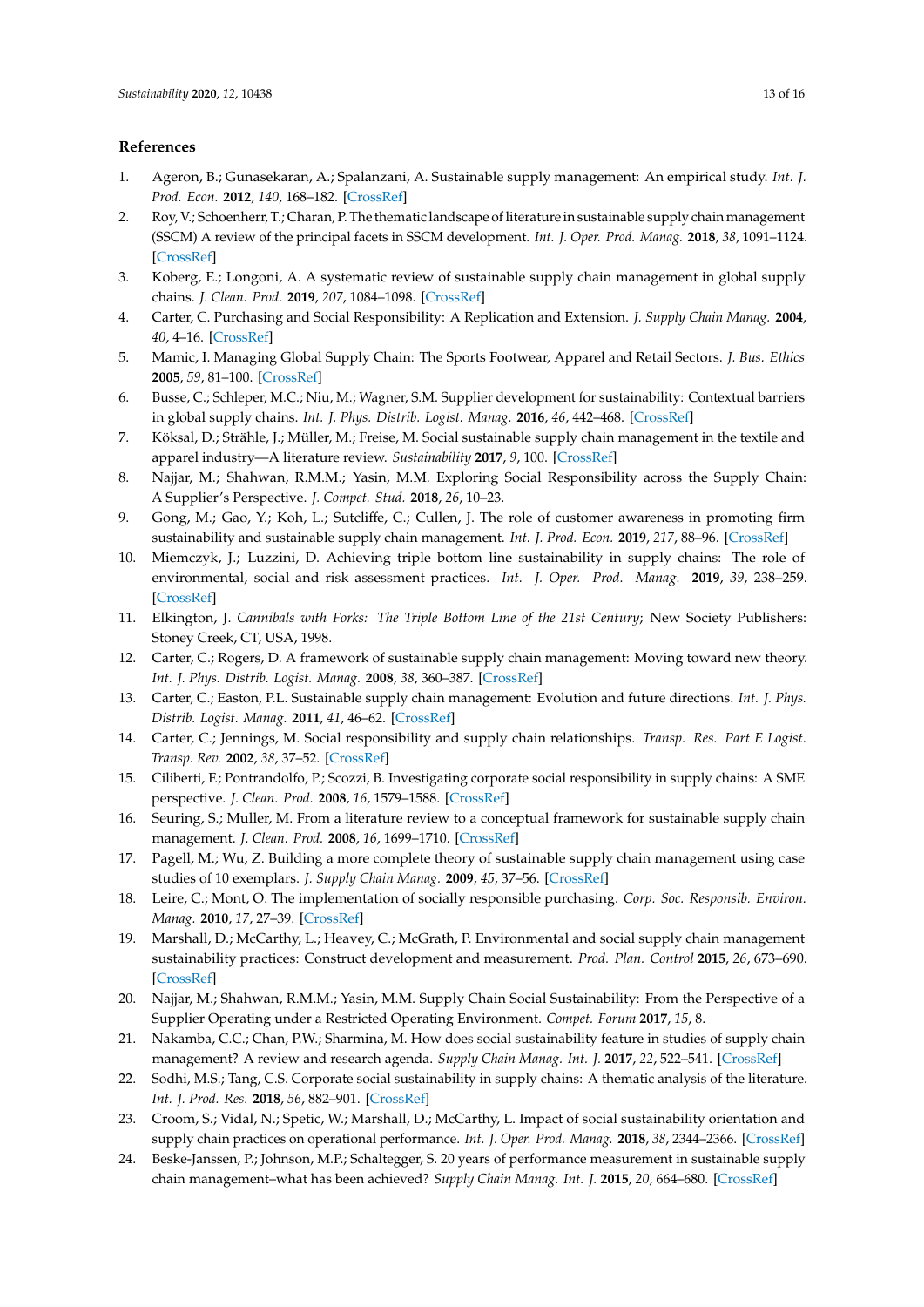- <span id="page-15-0"></span>25. Gualandris, J.; Klassen, R.D.; Vachon, S.; Kalchschmidt, M. Sustainable evaluation and verification in supply chains: Aligning and leveraging accountability to stakeholders. *J. Oper. Manag.* **2015**, *38*, 1–13. [\[CrossRef\]](http://dx.doi.org/10.1016/j.jom.2015.06.002)
- <span id="page-15-1"></span>26. Lu, R.X.A.; Lee, P.K.C.; Cheng, T.C.E. Socially responsible supplier development: Construct development and measurement validation. *Sustain. Dev. Manuf. Serv.* **2012**, *140*, 160–167. [\[CrossRef\]](http://dx.doi.org/10.1016/j.ijpe.2012.01.032)
- <span id="page-15-2"></span>27. Eriksson, D.; Svensson, G. Elements affecting social responsibility in supply chains. *Supply Chain Manag. Int. J.* **2015**, *20*, 561–566. [\[CrossRef\]](http://dx.doi.org/10.1108/SCM-06-2015-0203)
- <span id="page-15-3"></span>28. Choi, T.Y.; Dooley, K.J.; Rungtusanatham, M. Supply networks and complex adaptive systems: Control versus emergence. *J. Oper. Manag.* **2001**, *19*, 351–366. [\[CrossRef\]](http://dx.doi.org/10.1016/S0272-6963(00)00068-1)
- <span id="page-15-18"></span>29. Najjar, M.; Small, M.H.; Yasin, M.M. Adopting and Extending Social Sustainability Practices across the Supply Chain. *Compet. Forum* **2019**, *17*, 105–113.
- <span id="page-15-16"></span>30. Awasthi, A.; Govindan, K.; Gold, S. Multi-tier sustainable global supplier selection using a fuzzy AHP-VIKOR based approach. *Int. J. Prod. Econ.* **2018**, *195*, 106–117. [\[CrossRef\]](http://dx.doi.org/10.1016/j.ijpe.2017.10.013)
- <span id="page-15-4"></span>31. Amaeshi, K.M.; Osuji, O.K.; Nnodim, P. Corporate Social Responsibility in Supply Chains of Global Brands: A Boundaryless Responsibility? Clarifications, Exceptions and Implications. *J. Bus. Ethics* **2008**, *81*, 223–234. [\[CrossRef\]](http://dx.doi.org/10.1007/s10551-007-9490-5)
- <span id="page-15-5"></span>32. Krause, D.R. The antecedents of buying firms' efforts to improve suppliers. *J. Oper. Manag.* **1999**, *17*, 205–224. [\[CrossRef\]](http://dx.doi.org/10.1016/S0272-6963(98)00038-2)
- <span id="page-15-6"></span>33. Krause, D.R.; Handfield, R.B.; Tyler, B.B. The relationships between supplier development, commitment, social capital accumulation and performance improvement. *J. Oper. Manag.* **2007**, *25*, 528–545. [\[CrossRef\]](http://dx.doi.org/10.1016/j.jom.2006.05.007)
- <span id="page-15-7"></span>34. Cramer, J.M. Organising corporate social responsibility in international product chains. *J. Clean. Prod.* **2008**, *16*, 395–400. [\[CrossRef\]](http://dx.doi.org/10.1016/j.jclepro.2007.01.007)
- <span id="page-15-17"></span>35. Jiang, B. The effects of interorganizational governance on supplier's compliance with SCC: An empirical examination of compliant and non-compliant suppliers. *J. Oper. Manag.* **2009**, *27*, 267–280. [\[CrossRef\]](http://dx.doi.org/10.1016/j.jom.2008.09.005)
- <span id="page-15-15"></span>36. Awaysheh, A.; Klassen, R. The impact of supply chain structure on the use of supplier socially responsible practices. *Int. J. Oper. Prod. Manag.* **2010**, *30*, 1246–1268. [\[CrossRef\]](http://dx.doi.org/10.1108/01443571011094253)
- <span id="page-15-21"></span>37. Ciliberti, F.; de Haan, J.; de Groot, G.; Pontrandolfo, P. CSR codes and the principal-agent problem in supply chains: Four case studies. *J. Clean. Prod.* **2011**, *19*, 885–894. [\[CrossRef\]](http://dx.doi.org/10.1016/j.jclepro.2010.09.005)
- <span id="page-15-20"></span>38. Wu, Z.; Pagell, M. Balancing priorities: Decision-making in sustainable supply chain management. *J. Oper. Manag.* **2011**, *29*, 577–590. [\[CrossRef\]](http://dx.doi.org/10.1016/j.jom.2010.10.001)
- 39. Walker, H.; Jones, N. Sustainable supply chain management across the UK private sector. *Supply Chain Manag. Int. J.* **2012**, *17*, 15–28. [\[CrossRef\]](http://dx.doi.org/10.1108/13598541211212177)
- <span id="page-15-14"></span>40. Zorzini, M.; Hendry, L.C.; Huq, F.A.; Stevenson, M. Socially responsible sourcing: Reviewing the literature and its use of theory. *Int. J. Oper. Prod. Manag.* **2015**, *35*, 60–109. [\[CrossRef\]](http://dx.doi.org/10.1108/IJOPM-07-2013-0355)
- <span id="page-15-8"></span>41. Lechler, S.; Canzaniello, A.; Wetzstein, A.; Hartmann, E. Influence of different stakeholders on first-tier suppliers' sustainable supplier selection: Insights from a multiple case study in the automotive first-tier industry. *Bus. Res.* **2020**, *13*, 425–454. [\[CrossRef\]](http://dx.doi.org/10.1007/s40685-019-00103-y)
- <span id="page-15-9"></span>42. Brundtland, G. World Commission on Environment and Development. 1987. Available online: https://[sustainabledevelopment.un.org](https://sustainabledevelopment.un.org/content/documents/5987our-common-future.pdf)/content/documents/5987our-common-future.pdf (accessed on 11 December 2020).
- <span id="page-15-10"></span>43. Maignan, I.; Hillebrand, B.; McAlister, D. Managing Socially-Responsible Buying: How to Integrate Non-economic Criteria into the Purchasing Process. *Eur. Manag. J.* **2002**, *20*, 641–648. [\[CrossRef\]](http://dx.doi.org/10.1016/S0263-2373(02)00115-9)
- <span id="page-15-11"></span>44. van Marrewijk, M. Concepts and Definitions of CSR and Corporate Sustainability: Between Agency and Communion. *J. Bus. Ethics* **2003**, *44*, 95–105. [\[CrossRef\]](http://dx.doi.org/10.1023/A:1023331212247)
- <span id="page-15-12"></span>45. Carter, C.; Jennings, M.M. The role of purchasing in corporate social responsibility: A structural equation analysis. *J. Bus. Logist.* **2004**, *25*, 145–186. [\[CrossRef\]](http://dx.doi.org/10.1002/j.2158-1592.2004.tb00173.x)
- <span id="page-15-13"></span>46. Maloni, M.; Brown, M. Corporate Social Responsibility in the Supply Chain: An Application in the Food Industry. *J. Bus. Ethics* **2006**, *68*, 35–52. [\[CrossRef\]](http://dx.doi.org/10.1007/s10551-006-9038-0)
- <span id="page-15-19"></span>47. Campbell, J.L. Why would corporations behave in socially responsible ways? An institutional theory of corporate social responsibility. *Acad. Manag. Rev.* **2007**, *32*, 946–967. [\[CrossRef\]](http://dx.doi.org/10.5465/amr.2007.25275684)
- 48. Koplin, J.; Seuring, S.; Mesterharm, M. Incorporating sustainability into supply management in the automotive industry—The case of the Volkswagen AG. *J. Clean. Prod.* **2007**, *15*, 1053–1062. [\[CrossRef\]](http://dx.doi.org/10.1016/j.jclepro.2006.05.024)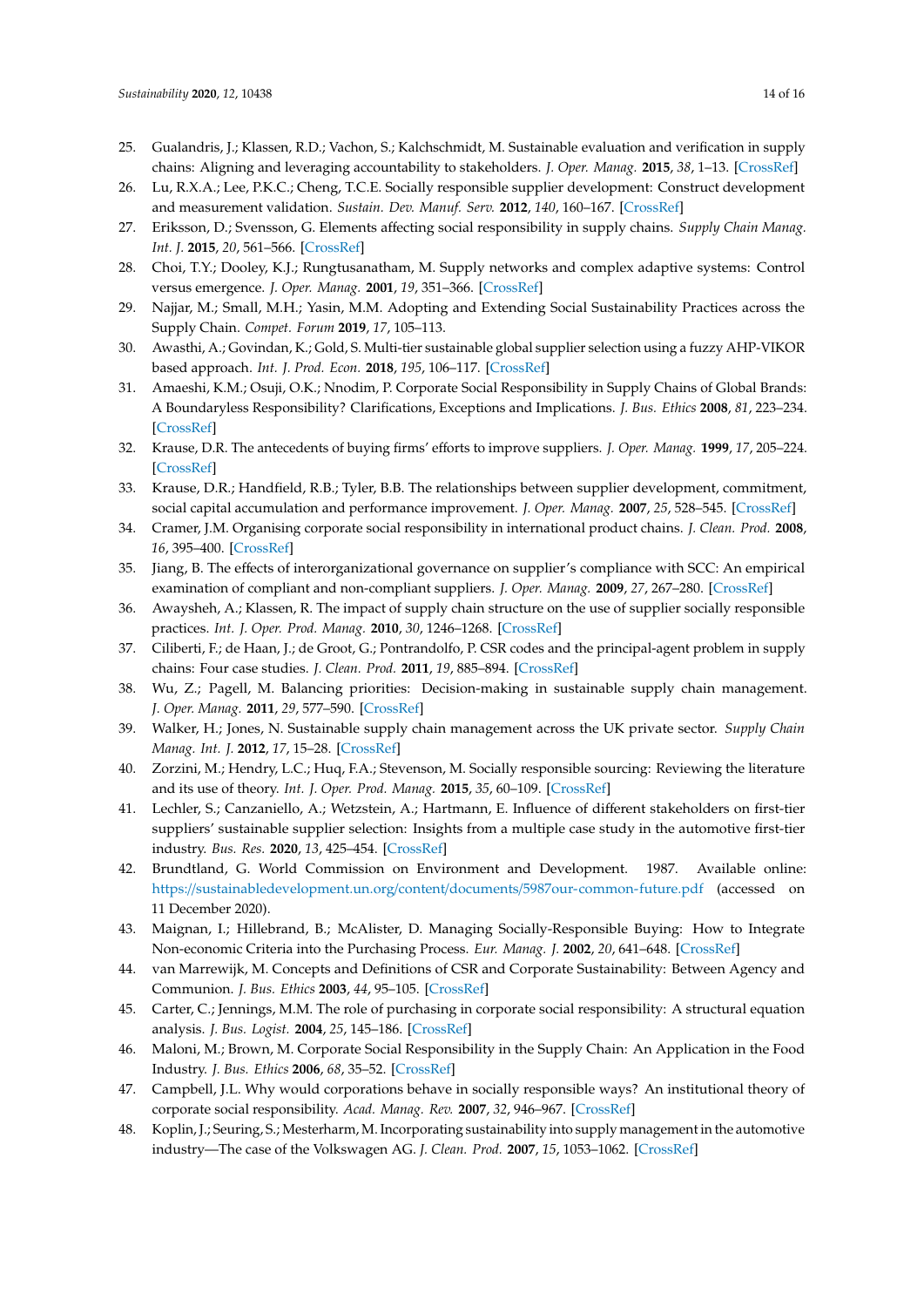- 49. Quarshie, A.M.; Salmi, A.; Leuschner, R. Sustainability and corporate social responsibility in supply chains: The state of research in supply chain management and business ethics journals. *J. Purch. Supply Manag.* **2016**, *22*, 82–97. [\[CrossRef\]](http://dx.doi.org/10.1016/j.pursup.2015.11.001)
- <span id="page-16-0"></span>50. Chen, L.; Zhao, X.; Tang, O.; Price, L.; Zhang, S.; Zhu, W. Supply chain collaboration for sustainability: A literature review and future research agenda. *Int. J. Prod. Econ.* **2017**, *194*, 73–87. [\[CrossRef\]](http://dx.doi.org/10.1016/j.ijpe.2017.04.005)
- <span id="page-16-1"></span>51. Freise, M.; Seuring, S. Social and environmental risk management in supply chains: A survey in the clothing industry. *Logist. Res.* **2015**, *8*, 2. [\[CrossRef\]](http://dx.doi.org/10.1007/s12159-015-0121-8)
- <span id="page-16-2"></span>52. Sarkis, J.; Gonzalez-Torre, P.; Adenso-Diaz, B. Stakeholder pressure and the adoption of environmental practices: The mediating effect of training. *J. Oper. Manag.* **2010**, *28*, 163–176. [\[CrossRef\]](http://dx.doi.org/10.1016/j.jom.2009.10.001)
- 53. Foster, S.T., Jr.; Wallin, C.; Ogden, J. Towards a better understanding of supply chain quality management practices. *Int. J. Prod. Res.* **2011**, *49*, 2285–2300. [\[CrossRef\]](http://dx.doi.org/10.1080/00207541003733791)
- 54. Sarkis, J.; Zhu, Q.; Lai, K. An organizational theoretic review of green supply chain management literature. *Int. J. Prod. Econ.* **2011**, *130*, 1–15. [\[CrossRef\]](http://dx.doi.org/10.1016/j.ijpe.2010.11.010)
- <span id="page-16-3"></span>55. Liu, L.; Zhang, M.; Hendry, L.C.; Bu, M.; Wang, S. Supplier Development Practices for Sustainability: A Multi-Stakeholder Perspective. *Bus. Strategy Environ.* **2018**, *27*, 100–116. [\[CrossRef\]](http://dx.doi.org/10.1002/bse.1987)
- <span id="page-16-4"></span>56. Gopalakrishnan, K.; Yusuf, Y.Y.; Musa, A.; Abubakar, T.; Ambursa, H.M. Sustainable supply chain management: A case study of British Aerospace (BAe) Systems. *Sustain. Dev. Manuf. Serv.* **2012**, *140*, 193–203. [\[CrossRef\]](http://dx.doi.org/10.1016/j.ijpe.2012.01.003)
- <span id="page-16-5"></span>57. Klassen, R.D.; Vereecke, A. Social issues in supply chains: Capabilities link responsibility, risk (opportunity), and performance. *Int. J. Prod. Econ.* **2012**. [\[CrossRef\]](http://dx.doi.org/10.1016/j.ijpe.2012.01.021)
- <span id="page-16-6"></span>58. Schneider, L.; Marcus Wallenburg, C. Implementing sustainable sourcing—Does purchasing need to change? *J. Purch. Supply Manag.* **2012**, *18*, 243–257. [\[CrossRef\]](http://dx.doi.org/10.1016/j.pursup.2012.03.002)
- <span id="page-16-7"></span>59. Park-Poaps, H.; Rees, K. Stakeholder Forces of Socially Responsible Supply Chain Management Orientation. *J. Bus. Ethics* **2010**, *92*, 305–322. [\[CrossRef\]](http://dx.doi.org/10.1007/s10551-009-0156-3)
- <span id="page-16-12"></span>60. Tang, C.S.; Zhou, S. Research advances in environmentally and socially sustainable operations. *Eur. J. Oper. Res.* **2012**, *223*, 585–594. [\[CrossRef\]](http://dx.doi.org/10.1016/j.ejor.2012.07.030)
- <span id="page-16-8"></span>61. Mani, V.; Gunasekaran, A.; Papadopoulos, T.; Hazen, B.; Dubey, R. Supply chain social sustainability for developing nations: Evidence from India. *Resour. Conserv. Recycl.* **2016**, *111*, 42–52. [\[CrossRef\]](http://dx.doi.org/10.1016/j.resconrec.2016.04.003)
- <span id="page-16-9"></span>62. Mueller, M.; Gomes dos Santos, V.; Seuring, S. The contribution of environmental and social standards towards ensuring legitimacy in supply chain governance. *J. Bus. Ethics* **2009**, *89*, 509–523. [\[CrossRef\]](http://dx.doi.org/10.1007/s10551-008-0013-9)
- <span id="page-16-10"></span>63. Cheng, M.M.; Green, W.J.; Ko, J.C.W. The impact of strategic relevance and assurance of sustainability indicators on investors' decisions. *Audit. J. Pract. Theory* **2015**, *34*, 131–162. [\[CrossRef\]](http://dx.doi.org/10.2308/ajpt-50738)
- <span id="page-16-11"></span>64. Teuscher, P.; Grüninger, B.; Ferdinand, N. Risk management in sustainable supply chain management (SSCM): Lessons learnt from the case of GMO-free soybeans. *Corp. Soc. Responsib. Environ. Manag.* **2006**, *13*, 1–10. [\[CrossRef\]](http://dx.doi.org/10.1002/csr.81)
- <span id="page-16-13"></span>65. Roberts, S. Supply Chain Specific? Understanding the Patchy Success of Ethical Sourcing Initiatives. *J. Bus. Ethics* **2003**, *44*, 159–170. [\[CrossRef\]](http://dx.doi.org/10.1023/A:1023395631811)
- <span id="page-16-14"></span>66. Lee, K.-H.; Kim, J.-W. Current status of CSR in the realm of supply management: The case of the Korean electronics industry. *Supply Chain Manag. Int. J.* **2009**, *14*, 138–148. [\[CrossRef\]](http://dx.doi.org/10.1108/13598540910942000)
- <span id="page-16-15"></span>67. Reinecke, J.; Manning, S.; Hagen, O. von The Emergence of a Standards Market: Multiplicity of Sustainability Standards in the Global Coffee Industry. *Organ. Stud.* **2012**. [\[CrossRef\]](http://dx.doi.org/10.1177/0170840612443629)
- <span id="page-16-16"></span>68. Spence, L.; Bourlakis, M. The evolution from corporate social responsibility to supply chain responsibility: The case of Waitrose. *Supply Chain Manag. Int. J.* **2009**, *14*, 291–302. [\[CrossRef\]](http://dx.doi.org/10.1108/13598540910970126)
- <span id="page-16-17"></span>69. de Bakker, F.; Nijhof, A. Responsible chainmanagement: A capability assessment framework.*Bus. Strategy Environ.* **2002**, *11*, 63–75. [\[CrossRef\]](http://dx.doi.org/10.1002/bse.319)
- <span id="page-16-18"></span>70. Vurro, C.; Russo, A.; Perrini, F. Shaping Sustainable Value Chains: Network Determinants of Supply Chain Governance Models. *J. Bus. Ethics* **2009**, *90*, 607–621. [\[CrossRef\]](http://dx.doi.org/10.1007/s10551-010-0595-x)
- <span id="page-16-19"></span>71. Mani, V.; Gunasekaran, A.; Delgado, C. Enhancing supply chain performance through supplier social sustainability: An emerging economy perspective. *Int. J. Prod. Econ.* **2018**, *195*, 259–272. [\[CrossRef\]](http://dx.doi.org/10.1016/j.ijpe.2017.10.025)
- <span id="page-16-20"></span>72. Castka, P.; Balzarova, M.A. The impact of ISO 9000 and ISO 14000 on standardisation of social responsibility—An inside perspective. *Int. J. Prod. Econ.* **2008**, *113*, 74–87. [\[CrossRef\]](http://dx.doi.org/10.1016/j.ijpe.2007.02.048)
- <span id="page-16-21"></span>73. Andersen, M.; Skjoett-Larsen, T. Corporate social responsibility in global supply chains. *Supply Chain Manag. Int. J.* **2009**, *14*, 75–86. [\[CrossRef\]](http://dx.doi.org/10.1108/13598540910941948)